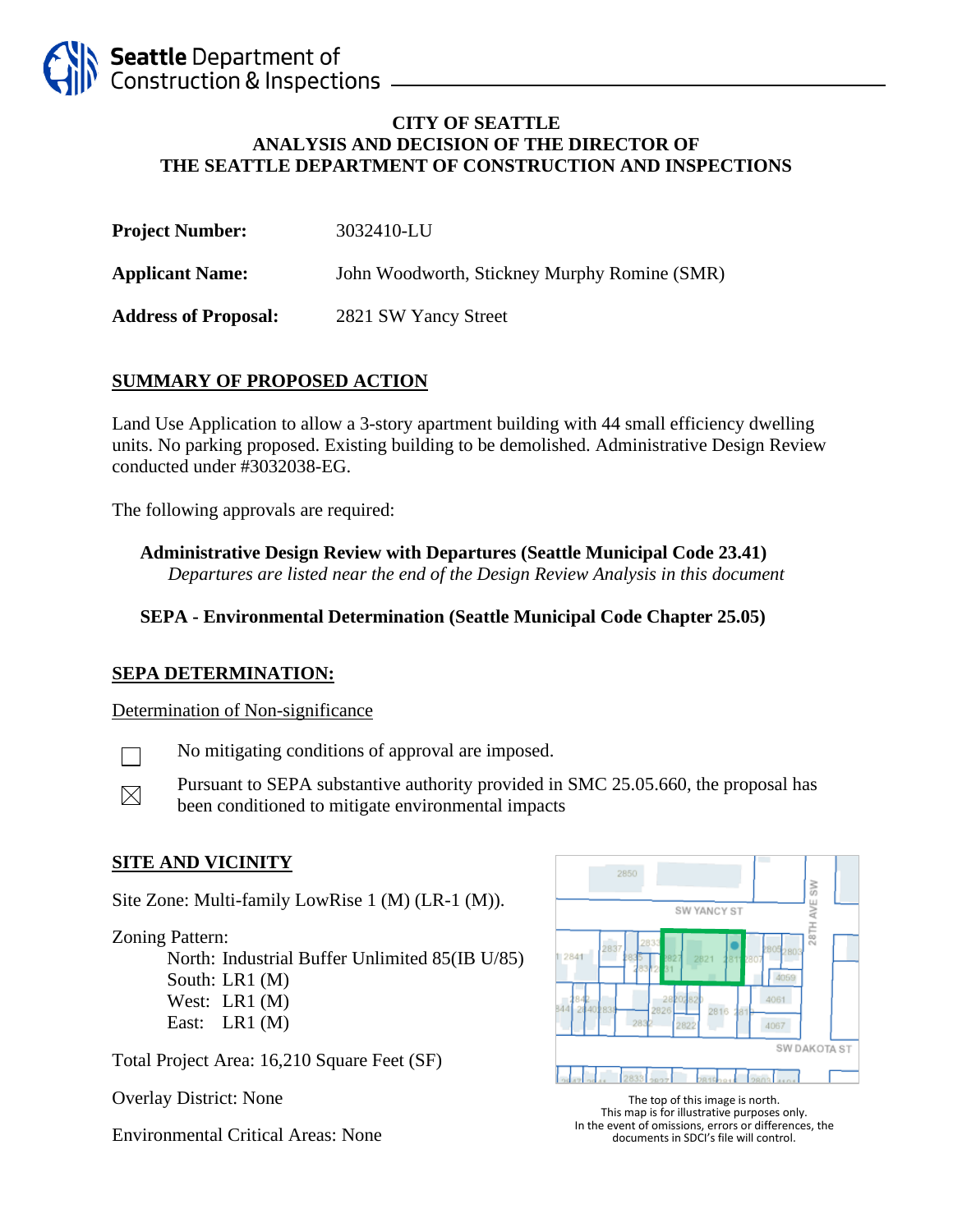Page 2 of 20 Project No. 3032410-LU

#### CURRENT AND SURROUNDING DEVELOPMENT; NEIGHBORHOOD CHARACTER:

The site consists of three existing tax parcels addressed from the west to the east as 2827, 2821, and 2811 SW Yancy St., located within the North Delridge neighborhood of West Seattle. The site's western-most parcel is currently occupied by a 1.5 story single-family residence with basement built in 1908. The parcel located directly east houses a 1.5-story single-family residence with basement built in 1920. The parcel located farthest to the east contains a 1-story single-family residence built in 1906.

The site slopes from west to east with a grade change of approximately 18' from highest point to lowest. There is currently an exceptional tree; (Northern White Cedar -Thuja Occidentalis), with a 15" DBH, 18-foot diameter canopy, abutting the sidewalk of the property identified as 2821 SW Yancy. Several other trees, a total of nine, are located throughout the development site that do not meet the threshold definition of being exceptional.

The neighborhood to the west and east is residential in character, and zoned LowRise 1 (LR1 (M)). Located to the north on the north side of SW Yancy is a self-storage facility which is within an Industrial Buffer zone. Located immediately to the east is an office park and a surface parking lot. Located to the north of the storage facility is Nucor Steel Plant.

#### Public Comment:

The public comment period ended on December 09, 2019. In addition to the comments received through the Design Review process, other comments were received and carefully considered, to the extent that they raised issues within the scope of this review. These areas of public comment related to the requirement that projects going through the demolition and construction process are subject to Puget Sound Clean Air Agency regulations.

# **I. ANALYSIS – DESIGN REVIEW**

# **ADMINISTRATIVE EARLY DESIGN GUIDANCE August 30, 2019**

The packets include materials presented through design review and are available online by entering the record numbers at this website: [Permit and Property Records](http://web6.seattle.gov/dpd/edms/)

The packet is also available to view in the file, by contacting the Public Resource Center at SDCI*:*

**Mailing Public Resource Center Address:** 700 Fifth Ave., Suite 2000 P.O. Box 34019 Seattle, WA 98124-4019

**Email:** [PRC@seattle.gov](mailto:PRC@seattle.gov)

# **PUBLIC COMMENT**

There were no written public comments.

SDOT provided the following comments in writing:

• Supports the proposed location for the site's trash room as shown in the preferred design alternative as there are existing curb cuts within 150' of the project site, SDOT will not permit a new waste access ramp for the project.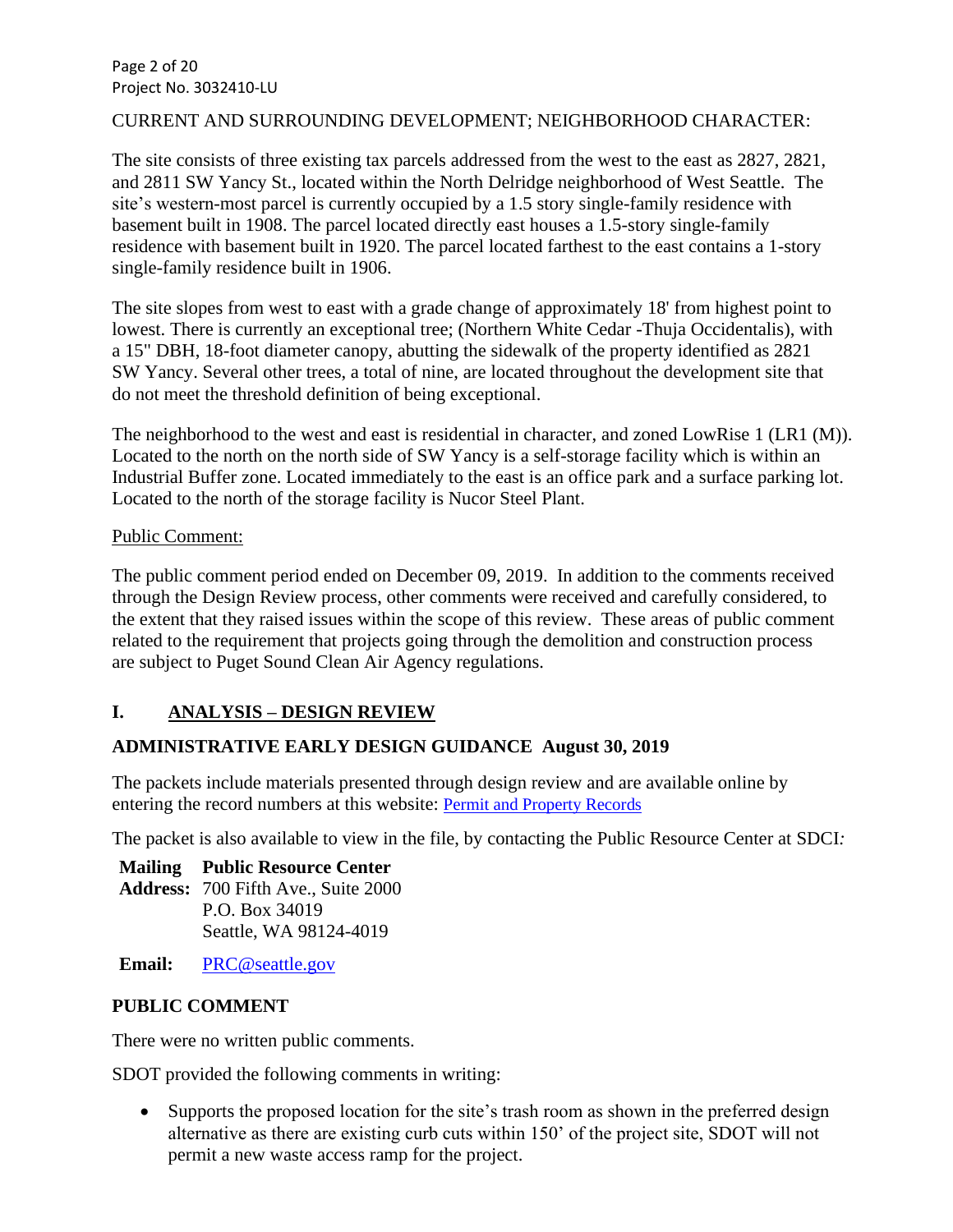Page 3 of 20 Project No. 3032410-LU

- Encourages the design team to reach out to SPU for guidance and approval of the proposed solid waste collection plan if this has not been done already.
- Stated that the ADR packet site plan and design alternative plans do not appear to show the dimensions of the existing sidewalk and planting strip. SDOT asks the applicant team to dimension the existing and proposed sidewalk cross-sections on plans in subsequent ADR submittal.
- Strongly encourage the project to consider providing a new 5.5' planting strip adjacent to the curb, with a new 6' sidewalk behind it.

One purpose of the design review process is for the City to receive comments from the public that help to identify feedback and concerns about the site and design concept, identify applicable Seattle Design Guidelines and Neighborhood Design Guidelines of highest priority to the site and explore conceptual design, siting alternatives and eventual architectural design. Concerns with off-street parking, traffic and construction impacts are reviewed as part of the environmental review conducted by SDCI and are not part of this review.

All public comments submitted in writing for this project can be viewed using the following link and entering the record number:<http://web6.seattle.gov/dpd/edms/>

# **PRIORITIES & STAFF RECOMMENDATIONS**

After visiting the site, considering the analysis of the site and context provided by the proponents, and hearing public comment, Staff provides the following siting and design guidance.

# **1. Massing**

- a. Staff supports individual design elements of both massing Option 1 and Option 3. Staff also supports the individual building concept designed to fit within the existing townhouse development context. Options # 1 and 3 each have units laid out around a centralized court or commons area with equal access by the surrounding residential units. Options 1 and 3 allow spaces between building volumes or masses that preserve the kind of spacing that occurs in single family neighborhoods albeit with larger massing **(CS1-B-1, CS2-C-2, PL2-A-1)**
- b. The design should possess a stronger connection to the street per Design Guideline CS2-B-2 by locating the centralized commons area closer to the street frontage similar to the approach in Option 1. **(CS2-B-2, DC1-A-1)**
- c. As the site slopes dramatically from west to east, the proposed building masses should reflect the natural topography and landforms as these attributes ought to inform project design. Greater care should be taken to step the buildings downward following the existing topography. Doing his will reduce the amount of perceived mass along the street front and give the adjacent residences to the east relief. **(CS1-C-1, CS1-C-2)**
- d. Staff recommends further development of Option 3, the applicant's preferred massing option; however, the applicant will need to shift the common area along with the office and lobby to the street side of the complex to ensure a primary residential entry. The lower central volume is much preferred. **(CS1-C-1, CS1- C-2, CS2-B-2)**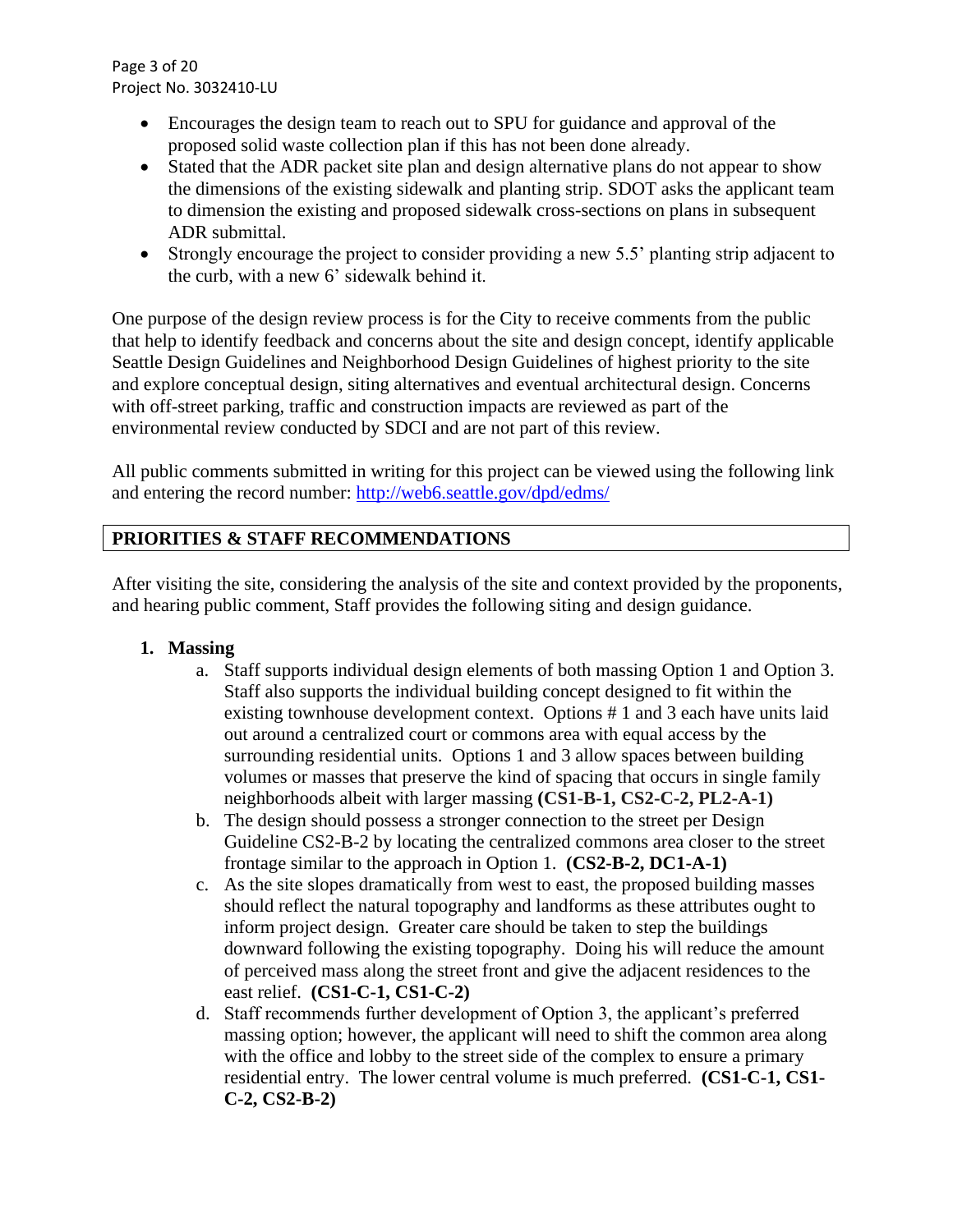Page 4 of 20 Project No. 3032410-LU

## 2. **Architectural Concept:**

- a. Materials, window sizes and depths and façade treatments will be critical to the success of the final preferred massing option. The applicant team should explore the subtle use of varying textures and materials that extend into the interior building façade and commons area which will create visual interest and continuity. **(DC2-A-2, DC2-B-1, DC2-C-1, DC2-D-1, DC2-D-2)**
- b. Staff does not support the use of large-scale panelized materials, as suggested by the "façade composition" precedent image on page 25 of the EDG packet. The façade composition and materiality should instead contribute to a fine-grained texture and reduce the perceived bulk and scale. **(CS2-D, DC2-D, DC4-A)**
- c. A varied but semi-subdued façade composition and its materials should be used to differentiate the three portions of the mass and discourages the use of numerous contrasting colors of a singular material type. **(DC2-B-1, DC2-D-2, DC4-A)**
- d. Staff recommends further exploration of secondary architectural features that add depth and visual interest, activate the façade, and reduce the perceived mass. Incorporate decks, recessed balconies, canopies, and varied rooflines, as depicted in the precedent images in the EDG packet. **(DC2-A-2, DC2-C)**

# **3. Streetscape**

- a. Staff supports a greater level street interaction by locating the commons area closer to the street which will aid in creating an easily identifiable entry point while recessed portions of the building emphasize privacy for tenants. (PL3-A-1) Staff does not support the bulk and height of the central area building mass as seen in the preferred option and requests that the design team develop an alternative design approach by reducing the height. or bring the lower level commons area as seen in closer to the street frontage, or other approach. If the commons area is brought closer, it shall not interfere with the exceptional tree **(PL3-A-1)**
- b. Provide detailed graphics of the ground level walkways, the streetscape improvements and the intersection between the two at the Recommendation phase. Details and ground treatments shall establish a pedestrian-oriented street edge that promotes human interaction, enhance the public realm, and and interest along the building frontage. **(PL1-B-3, PL3)**
- b. The proposed location in Option #3 for solid waste storage is quite problematic. Minimize the visual and other impacts of the trash staging area on residential units and the pedestrian realm by locating it away from the street similar to Options #1 and 2. SDCI does not support SDOT's preference on the location of the solid waste storage area. **(DC1-C-2, DC1-C-4)**

# **4. Common Area & Landscaping**

- a. A strong open space concept and landscape design is critical to the success of the internal courtyard spaces. The two-courtyard approach should be well-designed, attractive spaces that promote a range of activities and social interaction. Provide a detailed landscape plan prepared by a landscape professional at the Recommendation phase. **(PL2-C-3, DC3, DC3-B-1, DC3-B-4, DC3-C-2)**
- b. Use the common/ amenity space to allow for activation and the ability to spill-out into the court space. The commons room and the hallways should be designed with greater transparency and porosity at the ground level. **(PL2-C-3, DC3-A-1, DC3-B-1)**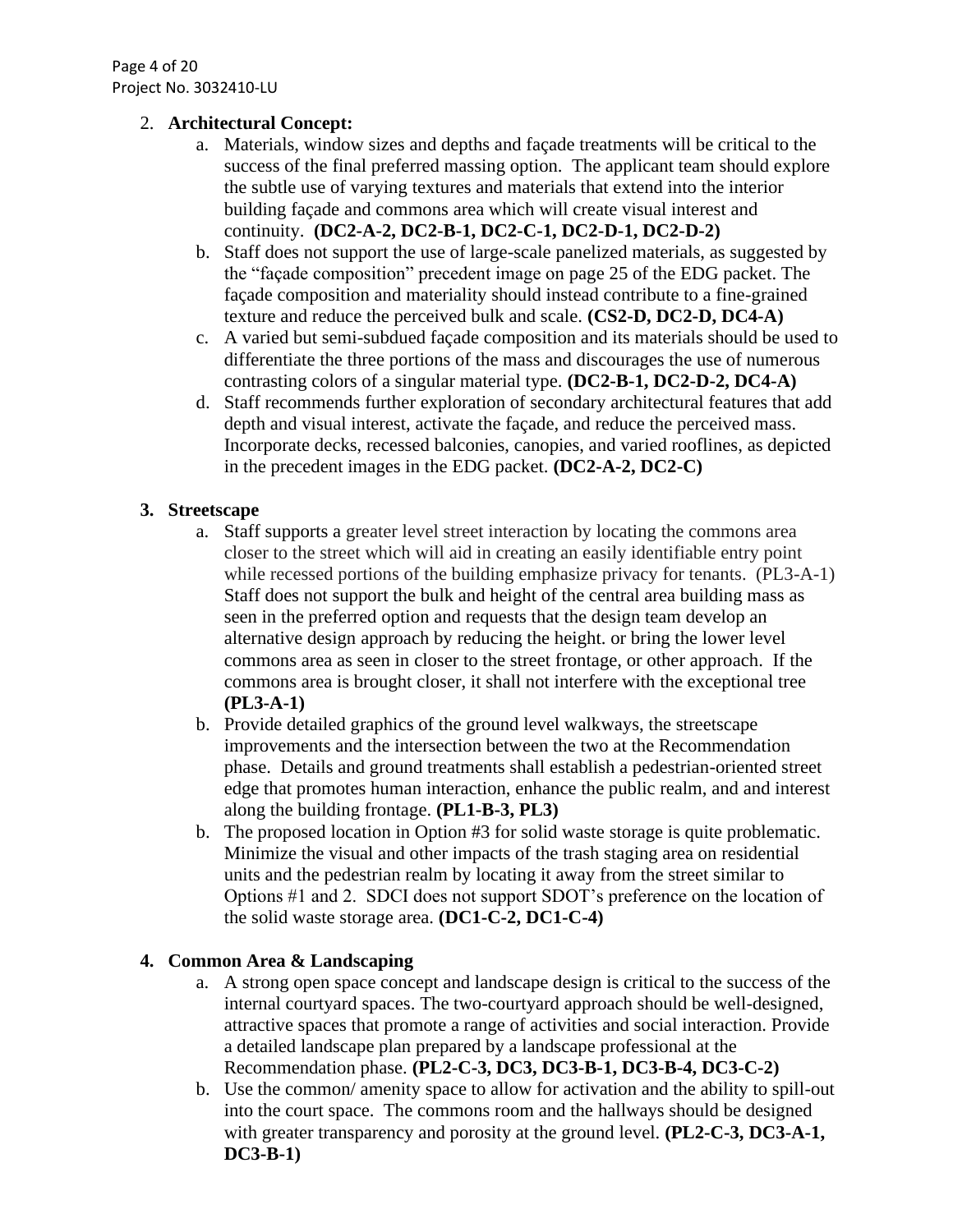Page 5 of 20 Project No. 3032410-LU

- c. Staff questions how the ground-level residential units will relate to the internal courtyards. The design team shall provide vignettes of the interior courtyard space depicting landscaping, fence design, paving material, seating and lighting where applicable. **(DC3-A-1, DC3-B-1)**
- d. Provide additional information about the exceptional tree and how it relates to the project. Added information shall include vignettes of the tree and its relationship to the buildings, landscaping, hardscapes and other elements. Staff applauds the preservation of the tree. **(CS1-D-1, CS2-D-2, DC4-D-4)**
- e. The applicant team shall provide additional information about the bike storage area, the design elements, the site circulation and access and security measures. **(PL4-B-2, PL4-B-3)**
- 5. **Respect for Adjacent Sites:** 
	- a. Staff supports the use of the walkways/hallways designed to connect the individual buildings and provide accessibility to all residential units. **(CS2-D-5, PL2-D, PL3-A-4, PL3-B-1)**
	- b. The design team shall demonstrate if there are privacy impacts along the elevated pedestrian walkways that might require mitigation. **(CS2-D-5, PL2-D, PL3-A-4, PL3-B-1)**
	- c. Care should be taken in designing the east, west and south facing building facades in order to minimize views into abutting residential uses. Identify the sizes, location, and type of windows to be used on these facades. The applicant team shall provide a window impact analysis for all exterior non-street facing facades. **(CS3-A-1, CS2-B, CS3-A-1, DC2-A)**

# **ADMINISTRATIVE EARLY DESIGN GUIDANCE February 19, 2020**

# **PUBLIC COMMENT**

SDCI received no written comments.

# **ADMINISTRATIVE EARLY DESIGN GUIDANCE February 14, 2020**

# **PUBLIC COMMENT**

After the completion of the Early Design Guidance phase.

One purpose of the design review process is for the City to receive comments from the public that help to identify feedback and concerns about the site and design concept, identify applicable citywide and neighborhood design guidelines of highest priority to the site and explore conceptual design, siting alternatives and eventual architectural design. Concerns with off-street parking, traffic and construction impacts are reviewed as part of the environmental review conducted by SDCI and are not part of this review. Concerns with building height calculations and bicycle storage standards are addressed under the City's zoning code and are not part of this review.

Any public comments submitted in writing for this project can be viewed using the following link and entering the record number: http://web6.seattle.gov/dpd/edms/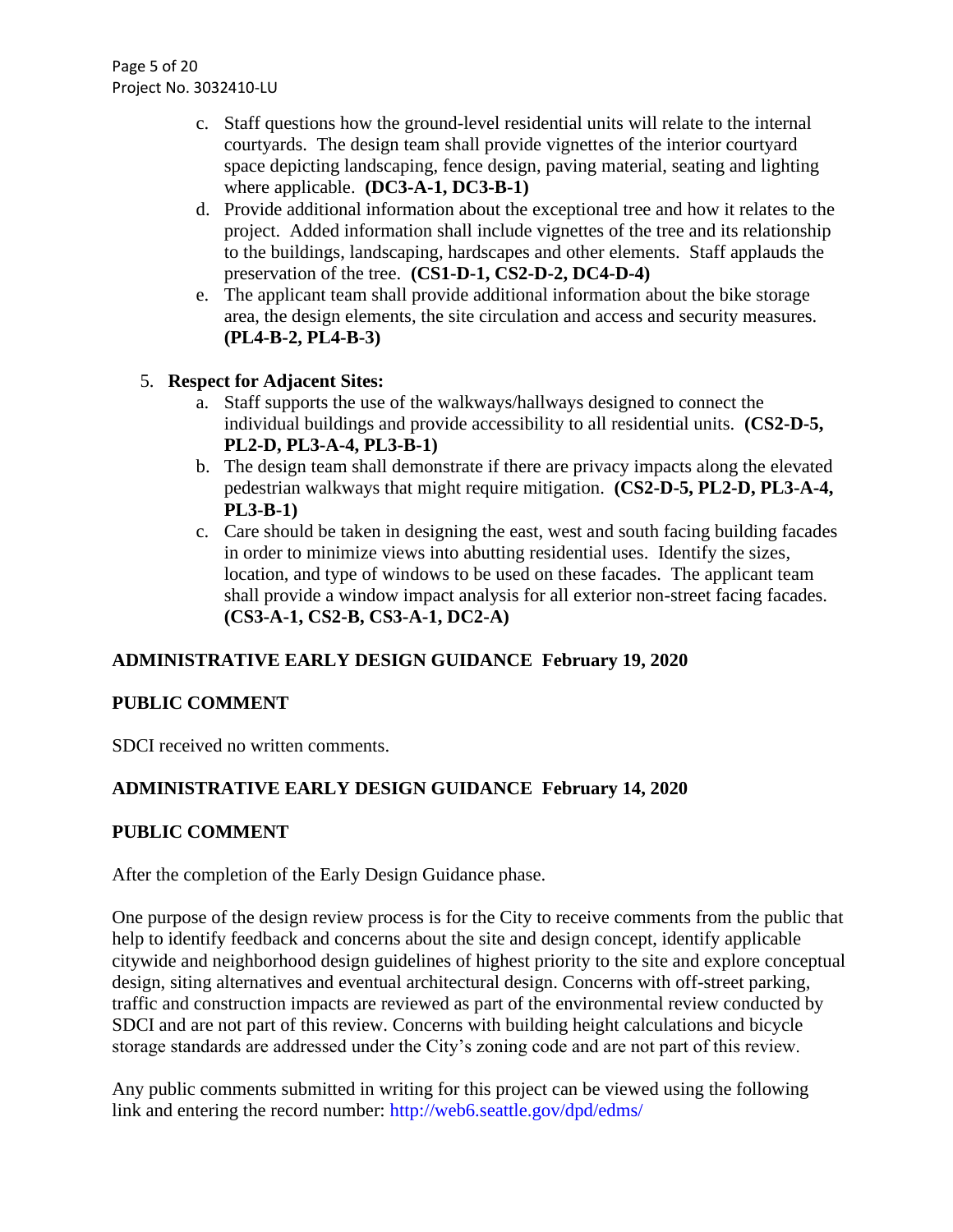# PRIORITIES & STAFF RECOMMENDATIONS

After visiting the site, considering the analysis of the site and context provided by the proponents, and hearing public comment, Staff provided the following siting and design guidance.

- 1. Massing
	- a. Staff recommends approval of how the applicant has further refined the preferred option, Option 3, to emulate more of residential character along the street edge by expressing more of a townhouse look similar to other developments in the area. (CS1-B-1, CS2-C-2, PL2-A-1)
	- b. Staff approves of how the street-facing facade has been redesigned using bay forms that extend the full height of the structure and the use of color at each plane change which reinforces the verticality of each bay. (CS1-B-1, CS2-C-2, PL2-A-1)
	- c. Staff supports approval of the proposed location of the common room and office spaces at the center of the site that connect with the outdoor spaces resulting in a protected, private, space for tenants. Staffs support this configuration as a result of several design changes that aid in defining the entries into the site and other changes which aid in establishing a stronger connection with the street edge. (CS2-B-2, DC1-A-1)
	- d. Staff supports approval of how the parapet heights along with the retaining wall on the north elevation have now been stepped or varied to create visual movement along to the building and create the impression that the building is stepping with the grade. (CS1-C-1, CS1-C-2)
- 2. Architectural Concept:
	- a. Staff supports approval of how specific material treatments have been applied to provide a cohesive design language throughout the project while also allowing for a unique material expression at each bay element. (DC2-A-2,DC2-B-1,DC2- C-1, DC2-D-1, DC2-D-2)
	- b. Staff supports how the facade treatments extend the full height of the structure and the color changes where there are changes in plane or where there is a separation between one townhouse unit to another which is similar to the design language of a townhouse fitting better into the neighborhood context. (CS2-D, DC2-D, DC4-A)
	- c. Staff supports how windows have now been included on two sides of the outer most bays design to bring in light from two sides while adding greater emphasis on the verticality of the building. (DC2-A-2, DC2-B-1, DC2-C-1, DC2-D-1, DC2-D- 2)
	- d. Staff supports approval of how the façade has been articulated using two types of lap siding and fiber cement panels at strategic locations to create a rhythmic façade language throughout the project. (CS2-D, DC2-D, DC4-A)
	- e. Staff supports approval of the proposed color changes and façade patterning designed to break-up the larger façade planes. Staff also supports the limiting of the number of window types which supports the feeling of a townhouse development. (DC2-B-1, DC2- D-2, DC4-A)
	- f. Staff supports the approval of the added secondary architectural features which includes an entry trellis with catenary lights to further highlight courtyard access points and provide a wayfinding element for visitors, the varied parapet heights to emphasize the bay elements. (DC2-B-1, DC2-D-2, DC4-A)
	- g. Staff supports the approval of the awnings located over Level 1 windows indicative of a typical townhouse development. Staff request that a horizontal band of color of a similar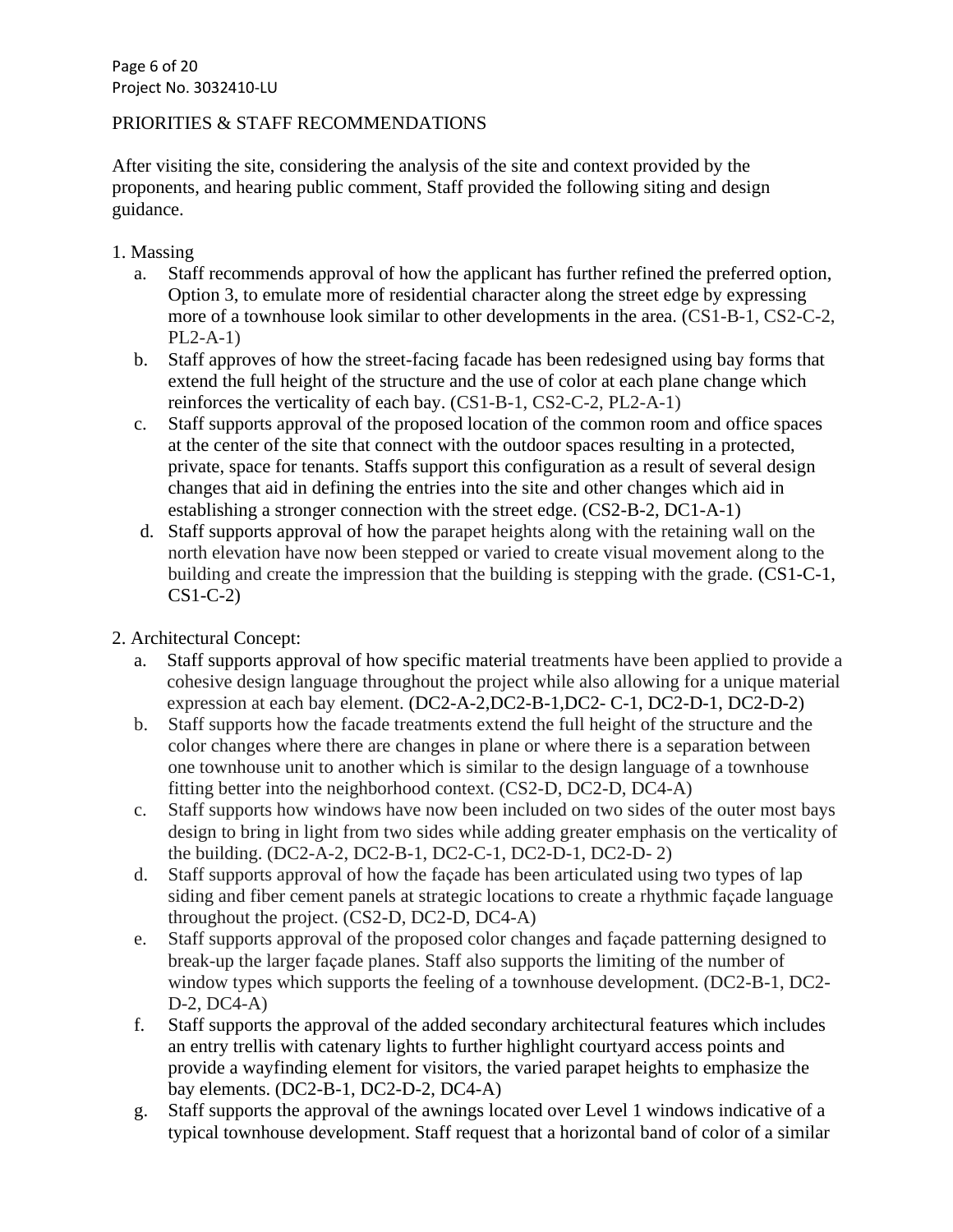Page 7 of 20 Project No. 3032410-LU

> color hue but of a much lighter color value be added to horizontal panel just below the awnings as accent and to further emphasize bay/townhouse concept. (DC2-A-2, DC2-C)

# 3. Streetscape

- a. Staff supports approval of the strategies used to create a better connection to the street with semi-public oriented ground floor with building plane changes that mimic a townhouse development, the use of bench seating, path lighting and landscaping to create a better connection to the street and transition into the building. Staff also supports approval of the stepping down of the retaining wall which now does a better job visually framing the Exceptional tree. (PL3-A-1)
- b. Staff supports approval of the streetscape improvements at the main entry designed to promote a more identifiable and equitable entry into the center of the building. (PL1-B-3, PL3)
- c. Staff supports the location of the solid waste storage and staging with all bins located inside the trash room having windows in the same style/design as the residential units, to maintain the residential look along the street-facing façade with the sill having been raised to avoid views of bins staged inside. (DC1-C-2, DC1-C-4)
- 4. Common Area & Landscaping
	- a. Staff supports the approval of the interior courtyards designed to be an extension of the central common area and act as the primary gathering space for tenants. Staff appreciates how units open directly out onto the courtyard or off the overhead walkways facing the courtyards allowing onsite Staff to interact with tenants on a more regular basis. (PL2-C-3, DC3, DC3-B-1, DC3-B-4, DC3-C-2)
	- b. Staff supports approval of the use of the integrated seating provided at bio- retention planters along with integrated walkway paving designed to encourage tenants to use the common outdoor spaces. (PL2-C-3, DC3-A-1, DC3-B-1)
	- c. Staff appreciates the added information that describes the Exceptional tree and how it will help to define the entry while providing mature vegetation along the street facing façade as well as the new retaining wall that will be stepped to move with the topography and will include addressing for the building to further define the building entry. (CS1-D-1, CS2-D-2, DC4-D-4)
- 5. Respect for Adjacent Sites:
	- a. Staff supports approval of the provision of secondary windows that face an alternative direction (toward the courtyards) to give tenants an options for views and light and as a way to mitigate potential privacy issues with neighboring properties to the east and west. (CS3-A-1, CS2-B, CS3-A-1, DC2-A)

# DEVELOPMENT STANDARD DEPARTURES

Staff's recommendation on the requested departure(s) was based on the departure's potential to help the project better meet these design guidelines priorities and achieve a better overall project design than could be achieved without the departure(s).

At the time of the RECOMMENDATION review, the following departures were requested:

1. **Structure Width and Façade Length Limits in LR zones (SMC 23.45.527):** The Code requires that structure width in LR zones not exceed 45 feet for apartments in an LR 1 zone.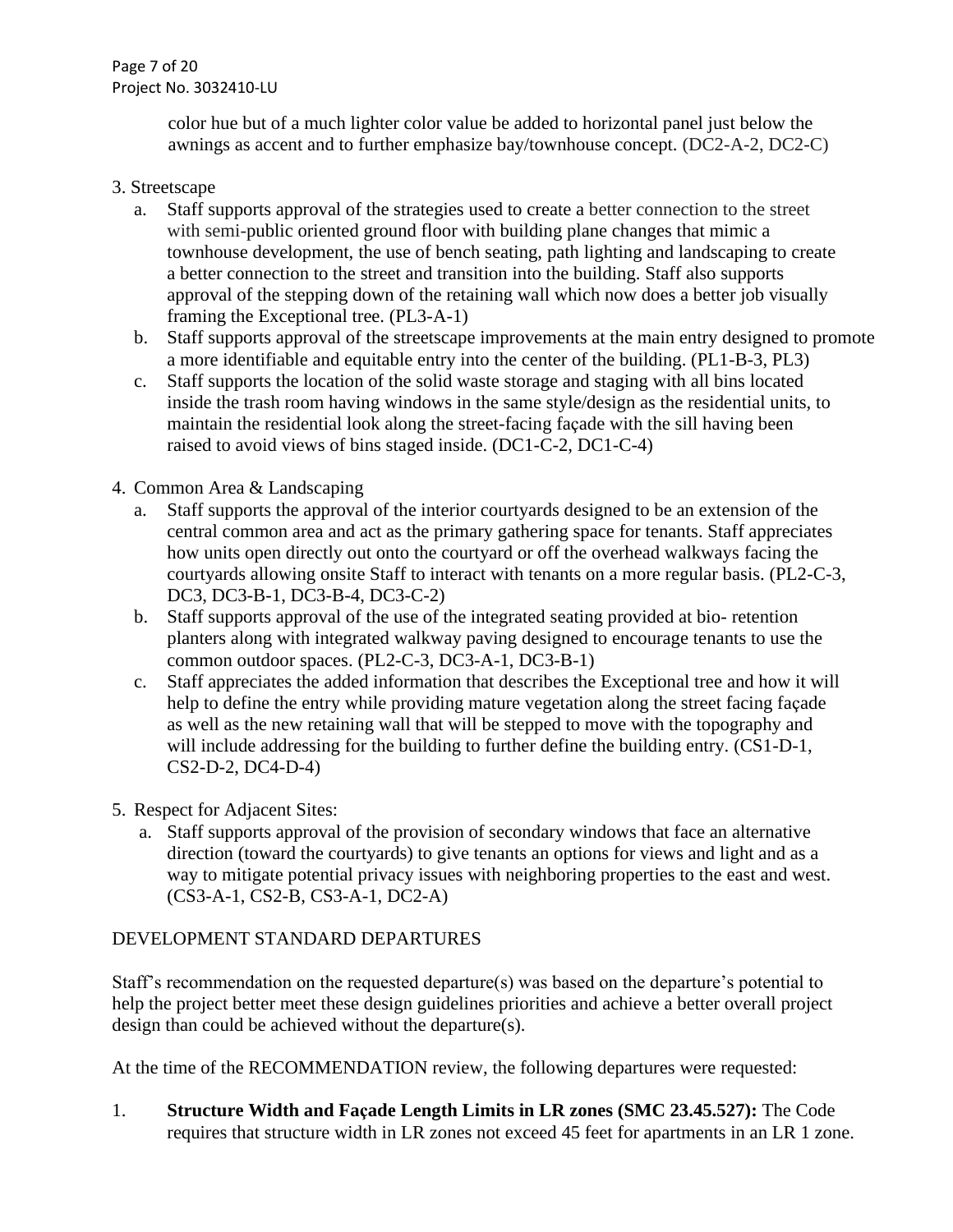The applicant is requesting a departure to allow for a maximum structure width of 143'- 4 1/8", which would be modulated or broken up by two 12'- 21⁄8" wide separations or gaps in the façade that would be bridged by exterior walkways.

The massing configuration allows for the structure to be perceived as three separate structures, reducing the overall perceived mass. Although the walkways serve to connect the building segments, the width of enclosed/interior areas of the building would otherwise meet the 45-foot maximum width requirement.

Staff recommends approval of the departure request as the resultant design better meets the intent of guidelines with the connecting walkways being placed a considerable distance from the Yancy St. right of way. In order to emphasize this breakdown in the massing and support the departure request, the following condition is recommended: The connecting walkways shall be primarily glazed to enhance the perception of three separate volumes and provide a visual connection to the outdoor courts.

# **DC2-A-2. REDUCING PERCEIVED MASS, DC2-B ARCHITECTURAL AND FACADE COMPOSITION**

## **Type I Decision per determination by SDCI Director:**

The applicant is requesting a reduction in the number of required bicycle parking spaces by 50% to a total of 22 bicycles. The zoning reviewer will need to make the determination that this project meets all the applicable criteria.

# **CONTEXT & SITE**

**CS1 Natural Systems and Site Features: Use natural systems/features of the site and its surroundings as a starting point for project design.**

### **CS1-A Energy Use**

**CS1-A-1. Energy Choices:** At the earliest phase of project development, examine how energy choices may influence building form, siting, and orientation, and factor in the findings when making siting and design decisions.

#### **CS1-B Sunlight and Natural Ventilation**

**CS1-B-1. Sun and Wind:** Take advantage of solar exposure and natural ventilation. Use local wind patterns and solar gain to reduce the need for mechanical ventilation and heating where possible.

**CS1-B-2. Daylight and Shading:** Maximize daylight for interior and exterior spaces and minimize shading on adjacent sites through the placement and/or design of structures on site.

**CS1-B-3. Managing Solar Gain:** Manage direct sunlight falling on south and west facing facades through shading devices and existing or newly planted trees.

# **CS1-C Topography**

**CS1-C-1. Land Form:** Use natural topography and desirable landforms to inform project design.

**CS1-C-2. Elevation Changes:** Use the existing site topography when locating structures and open spaces on the site.

# **CS1-D Plants and Habitat**

**CS1-D-1. On-Site Features:** Incorporate on-site natural habitats and landscape elements into project design and connect those features to existing networks of open spaces and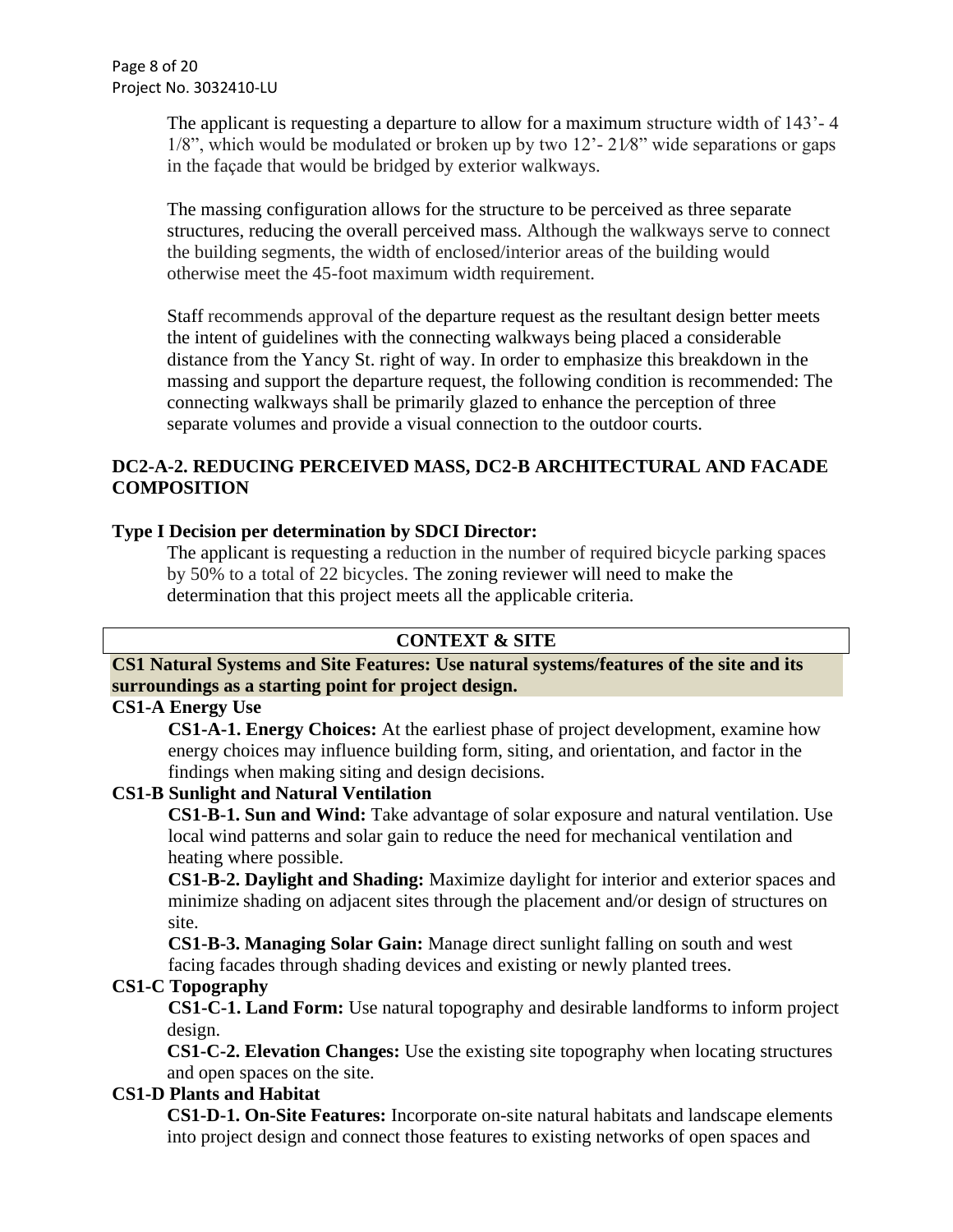Page 9 of 20 Project No. 3032410-LU

> natural habitats wherever possible. Consider relocating significant trees and vegetation if retention is not feasible.

### **CS1-E Water**

**CS1-E-1. Natural Water Features:** If the site includes any natural water features, consider ways to incorporate them into project design, where feasible

**CS1-E-2. Adding Interest with Project Drainage:** Use project drainage systems as opportunities to add interest to the site through water-related design elements.

#### **CS2 Urban Pattern and Form: Strengthen the most desirable forms, characteristics, and patterns of the streets, block faces, and open spaces in the surrounding area. CS2-A Location in the City and Neighborhood**

**CS2-A-1. Sense of Place:** Emphasize attributes that give a distinctive sense of place. Design the building and open spaces to enhance areas where a strong identity already exists, and create a sense of place where the physical context is less established.

**CS2-A-2. Architectural Presence:** Evaluate the degree of visibility or architectural presence that is appropriate or desired given the context, and design accordingly.

# **CS2-B Adjacent Sites, Streets, and Open Spaces**

**CS2-B-1. Site Characteristics:** Allow characteristics of sites to inform the design, especially where the street grid and topography create unusually shaped lots that can add distinction to the building massing.

**CS2-B-2. Connection to the Street:** Identify opportunities for the project to make a strong connection to the street and public realm.

**CS2-B-3. Character of Open Space:** Contribute to the character and proportion of surrounding open spaces.

# **CS2-C Relationship to the Block**

**CS2-C-2. Mid-Block Sites:** Look to the uses and scales of adjacent buildings for clues about how to design a mid-block building. Continue a strong street-edge and respond to datum lines of adjacent buildings at the first three floors.

# **CS2-D Height, Bulk, and Scale**

**CS2-D-1. Existing Development and Zoning:** Review the height, bulk, and scale of neighboring buildings as well as the scale of development anticipated by zoning for the area to determine an appropriate complement and/or transition.

**CS2-D-2. Existing Site Features:** Use changes in topography, site shape, and vegetation or structures to help make a successful fit with adjacent properties.

**CS2-D-3. Zone Transitions:** For projects located at the edge of different zones, provide an appropriate transition or complement to the adjacent zone(s). Projects should create a step in perceived height, bulk and scale between the anticipated development potential of the adjacent zone and the proposed development.

**CS2-D-4. Massing Choices:** Strive for a successful transition between zones where a project abuts a less intense zone.

**CS2-D-5. Respect for Adjacent Sites:** Respect adjacent properties with design and site planning to minimize disrupting the privacy of residents in adjacent buildings.

# **CS3 Architectural Context and Character: Contribute to the architectural character of the neighborhood.**

# **CS3-A Emphasizing Positive Neighborhood Attributes**

**CS3-A-1. Fitting Old and New Together:** Create compatibility between new projects, and existing architectural context, including historic and modern designs, through building articulation, scale and proportion, roof forms, detailing, fenestration, and/or the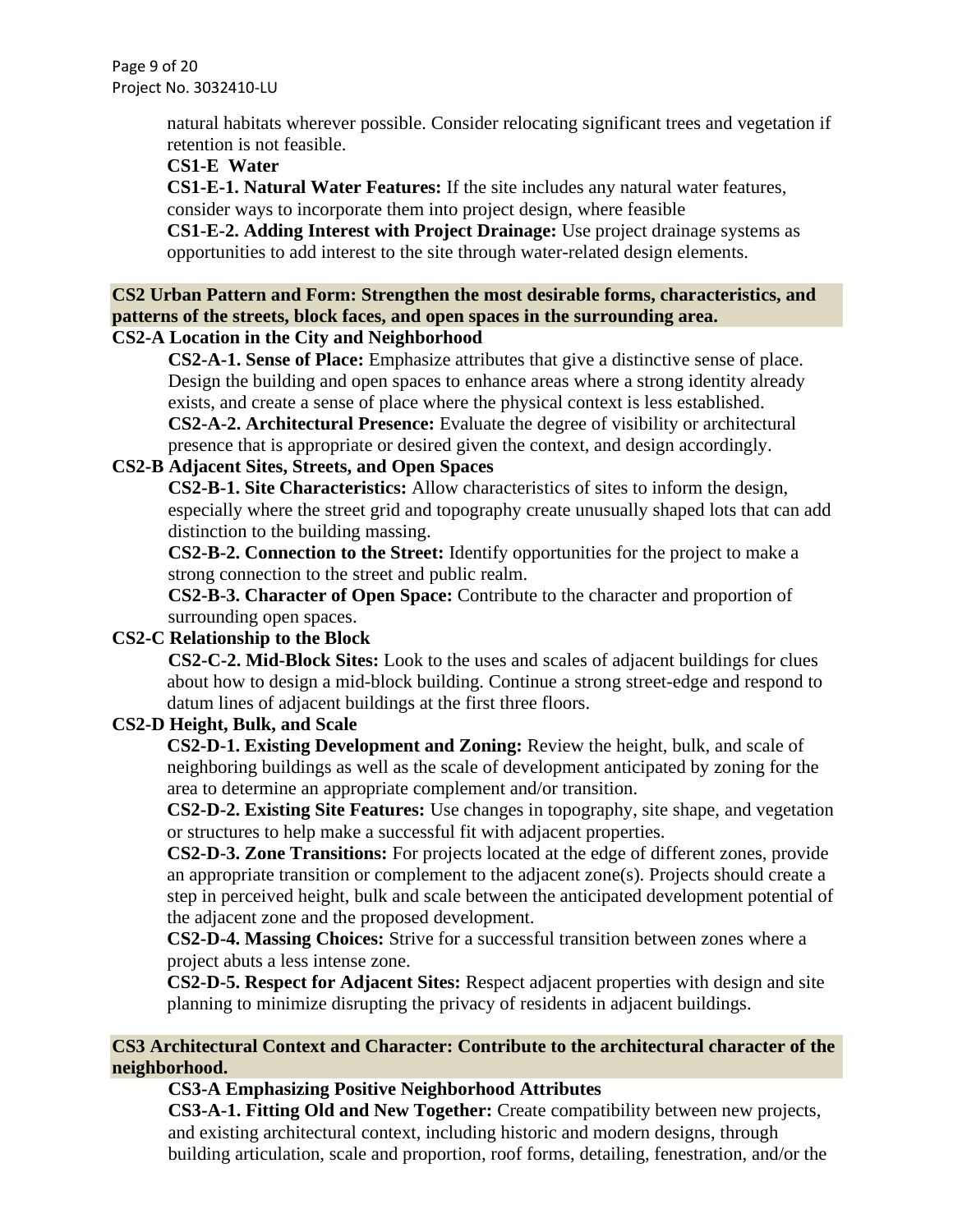Page 10 of 20 Project No. 3032410-LU

use of complementary materials.

**CS3-A-2. Contemporary Design:** Explore how contemporary designs can contribute to the development of attractive new forms and architectural styles; as expressed through use of new materials or other means.

**CS3-A-3. Established Neighborhoods:** In existing neighborhoods with a well-defined architectural character, site and design new structures to complement or be compatible with the architectural style and siting patterns of neighborhood buildings.

**CS3-A-4. Evolving Neighborhoods:** In neighborhoods where architectural character is evolving or otherwise in transition, explore ways for new development to establish a positive and desirable context for others to build upon in the future.

# **CS3-B Local History and Culture**

**CS3-B-1. Placemaking:** Explore the history of the site and neighborhood as a potential placemaking opportunity. Look for historical and cultural significance, using neighborhood groups and archives as resources.

**CS3-B-2. Historical/Cultural References:** Reuse existing structures on the site where feasible as a means of incorporating historical or cultural elements into the new project.

# **PUBLIC LIFE**

# **PL1 Connectivity: Complement and contribute to the network of open spaces around the site and the connections among them.**

## **PL1-A Network of Open Spaces**

**PL1-A-2. Adding to Public Life:** Seek opportunities to foster human interaction through an increase in the size and quality of project-related open space available for public life.

## **PL1-B Walkways and Connections**

**PL1-B-1. Pedestrian Infrastructure:** Connect on-site pedestrian walkways with existing public and private pedestrian infrastructure, thereby supporting pedestrian connections within and outside the project.

**PL1-B-3. Pedestrian Amenities:** Opportunities for creating lively, pedestrian oriented open spaces to enliven the area and attract interest and interaction with the site and building should be considered.

# **PL1-C Outdoor Uses and Activities**

**PL1-C-1. Selecting Activity Areas:** Concentrate activity areas in places with sunny exposure, views across spaces, and in direct line with pedestrian routes.

**PL1-C-2. Informal Community Uses:** In addition to places for walking and sitting, consider including space for informal community use such as performances, farmer's markets, kiosks and community bulletin boards, cafes, or street vending.

**PL1-C-3. Year-Round Activity:** Where possible, include features in open spaces for activities beyond daylight hours and throughout the seasons of the year, especially in neighborhood centers where active open space will contribute vibrancy, economic health, and public safety.

#### **PL2 Walkability: Create a safe and comfortable walking environment that is easy to navigate and well-connected to existing pedestrian walkways and features PL2-A Accessibility**

# **PL2-A-1. Access for All:** Provide access for people of all abilities in a manner that is fully integrated into the project design. Design entries and other primary access points such that all visitors can be greeted and welcomed through the front door.

**PL2-A-2. Access Challenges:** Add features to assist pedestrians in navigating sloped sites, long blocks, or other challenges.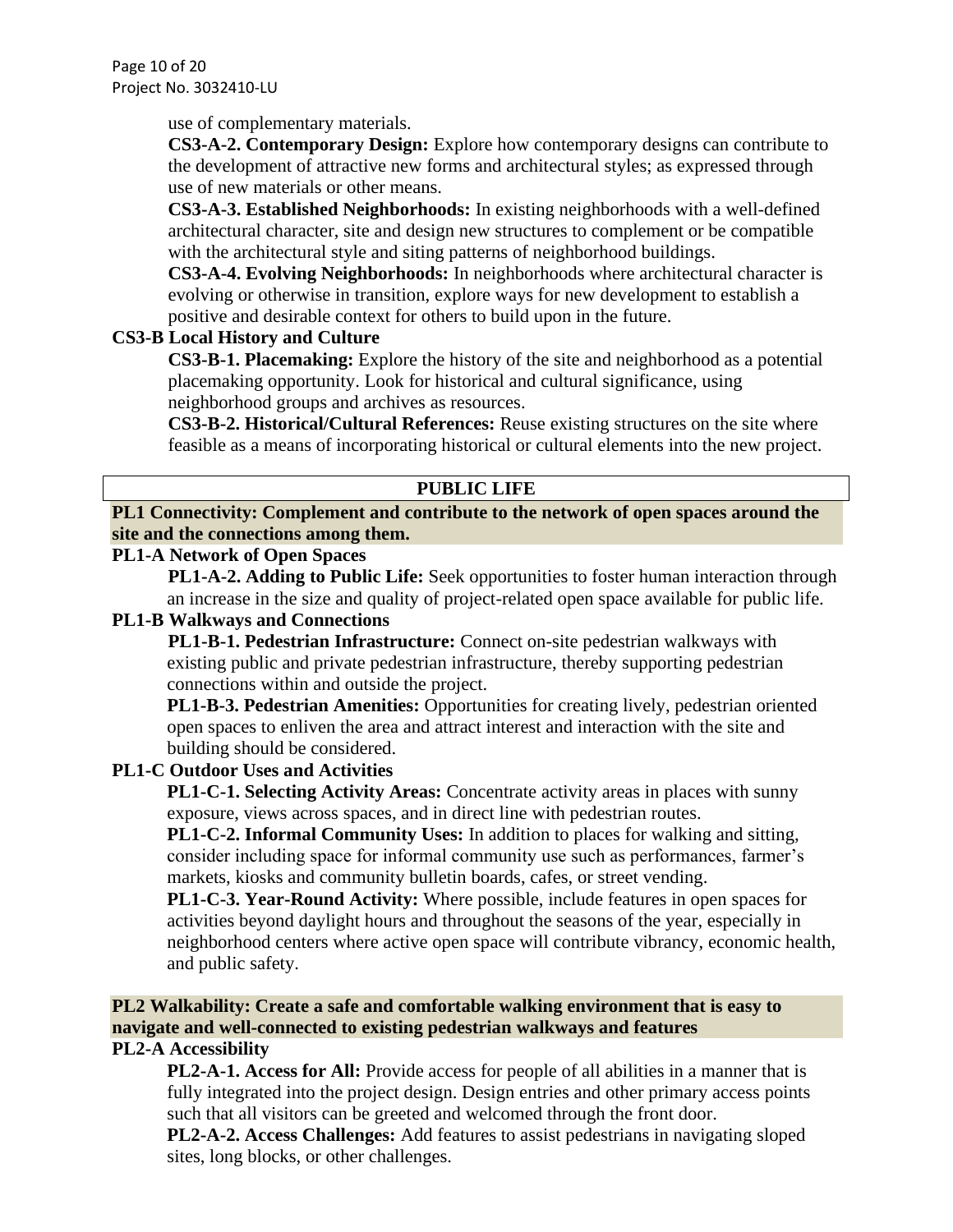Page 11 of 20 Project No. 3032410-LU

### **PL2-B Safety and Security**

**PL2-B-1. Eyes on the Street:** Create a safe environment by providing lines of sight and encouraging natural surveillance.

**PL2-B-2. Lighting for Safety:** Provide lighting at sufficient lumen intensities and scales, including pathway illumination, pedestrian and entry lighting, and/or security lights. **PL2-B-3. Street-Level Transparency:** Ensure transparency of street-level uses (for uses such as non-residential uses or residential lobbies), where appropriate, by keeping views open into spaces behind walls or plantings, at corners, or along narrow passageways.

### **PL2-C Weather Protection**

**PL2-C-1. Locations and Coverage:** Overhead weather protection is encouraged and should be located at or near uses that generate pedestrian activity such as entries, retail uses, and transit stops.

**PL2-C-2. Design Integration:** Integrate weather protection, gutters and downspouts into the design of the structure as a whole, and ensure that it also relates well to neighboring buildings in design, coverage, or other features.

**PL2-C-3. People-Friendly Spaces:** Create an artful and people-friendly space beneath building.

## **PL2-D Wayfinding**

**PL2-D-1. Design as Wayfinding:** Use design features as a means of wayfinding wherever possible.

## **PL3 Street-Level Interaction: Encourage human interaction and activity at the street-level with clear connections to building entries and edges**

## **PL3-A Entries**

**PL3-A-1. Design Objectives:** Design primary entries to be obvious, identifiable, and distinctive with clear lines of sight and lobbies visually connected to the street.

**PL3-A-2. Common Entries:** Multi-story residential buildings need to provide privacy and security for residents but also be welcoming and identifiable to visitors.

**PL3-A-3. Individual Entries:** Ground-related housing should be scaled and detailed appropriately to provide for a more intimate type of entry.

**PL3-A-4. Ensemble of Elements:** Design the entry as a collection of coordinated elements including the door(s), overhead features, ground surface, landscaping, lighting, and other features.

# **PL3-B Residential Edges**

**PL3-B-1. Security and Privacy:** Provide security and privacy for residential buildings through the use of a buffer or semi-private space between the development and the street or neighboring buildings.

**PL3-B-2. Ground-level Residential:** Privacy and security issues are particularly important in buildings with ground-level housing, both at entries and where windows are located overlooking the street.

**PL3-B-3. Buildings with Live/Work Uses:** Maintain active and transparent facades in the design of live/work residences. Design the first floor so it can be adapted to other commercial use as needed in the future.

**PL3-B-4. Interaction:** Provide opportunities for interaction among residents and neighbors. **PL3-C Retail Edges**

**PL3-C-1. Porous Edge:** Engage passersby with opportunities to interact visually with the building interior using glazing and transparency. Create multiple entries where possible and make a physical and visual connection between people on the sidewalk and retail activities in the building.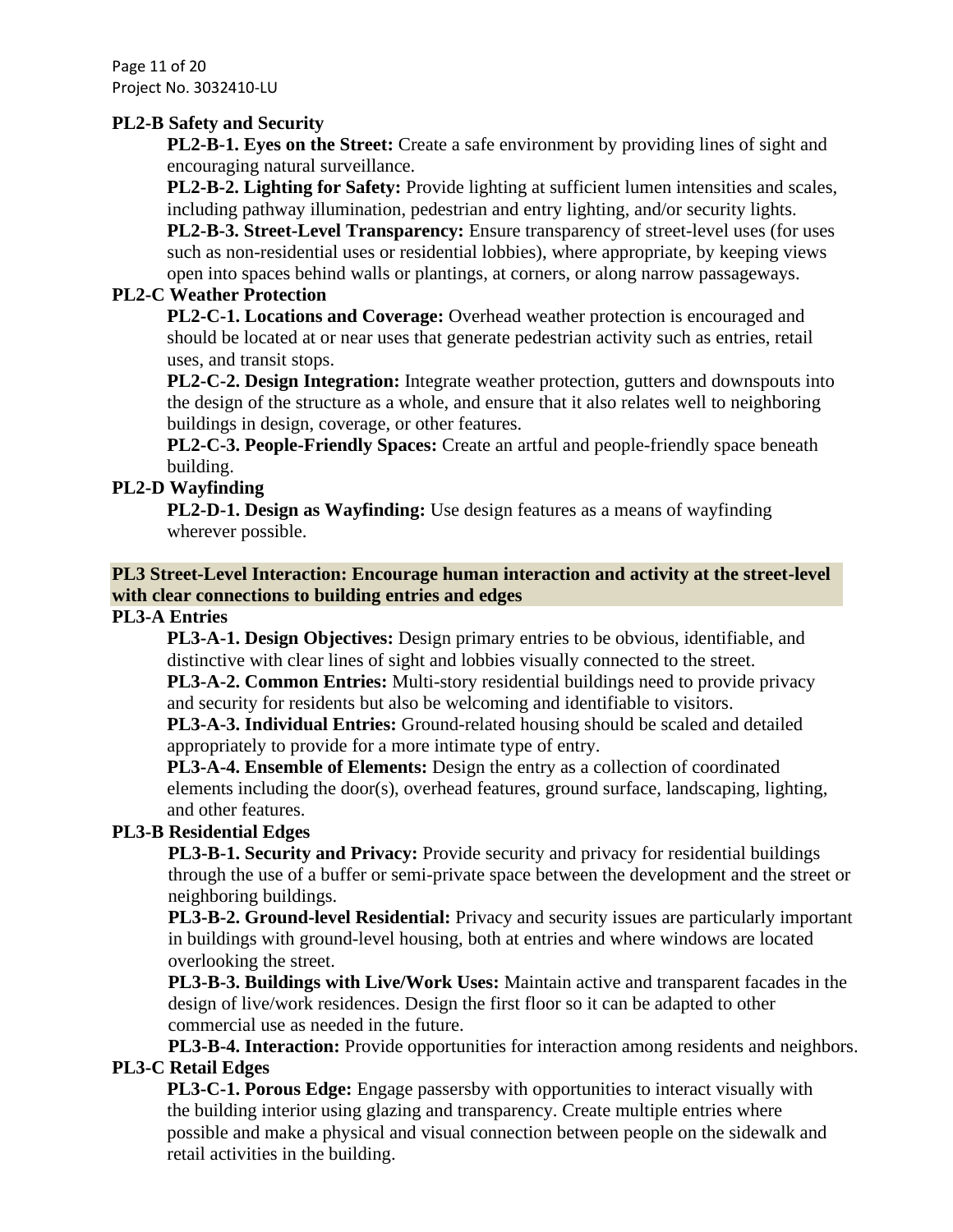Page 12 of 20 Project No. 3032410-LU

> **PL3-C-2. Visibility:** Maximize visibility into the building interior and merchandise displays. Consider fully operational glazed wall-sized doors that can be completely opened to the street, increased height in lobbies, and/or special lighting for displays. **PL3-C-3. Ancillary Activities:** Allow space for activities such as sidewalk vending, seating, and restaurant dining to occur. Consider setting structures back from the street or incorporating space in the project design into which retail uses can extend.

# **PL4 Active Transportation: Incorporate design features that facilitate active forms of transportation such as walking, bicycling, and use of transit**

## **PL4-A Entry Locations and Relationships**

**PL4-A-1. Serving all Modes of Travel:** Provide safe and convenient access points for all modes of travel.

**PL4-A-2. Connections to All Modes:** Site the primary entry in a location that logically relates to building uses and clearly connects all major points of access.

## **PL4-B Planning Ahead for Bicyclists**

**PL4-B-1. Early Planning:** Consider existing and future bicycle traffic to and through the site early in the process so that access and connections are integrated into the project along with other modes of travel.

**PL4-B-2. Bike Facilities:** Facilities such as bike racks and storage, bike share stations, shower facilities and lockers for bicyclists should be located to maximize convenience, security, and safety.

PL4-B-3. Bike Connections: Facilitate connections to bicycle trails and infrastructure around and beyond the project.

#### **PL4-C Planning Ahead for Transit**

**PL4-C-1. Influence on Project Design:** Identify how a transit stop (planned or built) adjacent to or near the site may influence project design, provide opportunities for placemaking.

**PL4-C-2. On-site Transit Stops:** If a transit stop is located onsite, design project-related pedestrian improvements and amenities so that they complement any amenities provided for transit riders.

**PL4-C-3. Transit Connections:** Where no transit stops are on or adjacent to the site, identify where the nearest transit stops and pedestrian routes are and include design features and connections within the project design as appropriate.

# **DESIGN CONCEPT**

#### **DC1 Project Uses and Activities: Optimize the arrangement of uses and activities on site DC1-A Arrangement of Interior Uses**

**DC1-A-1. Visibility:** Locate uses and services frequently used by the public in visible or prominent areas, such as at entries or along the street front.

**DC1-A-2. Gathering Places:** Maximize the use of any interior or exterior gathering spaces. **DC1-A-4. Views and Connections:** Locate interior uses and activities to take advantage of views and physical connections to exterior spaces and uses.

#### **DC1-B Vehicular Access and Circulation**

**DC1-B-2. Facilities for Alternative Transportation:** Locate facilities for alternative transportation in prominent locations that are convenient and readily accessible to expected users.

**DC1-C-4. Service Uses:** Locate and design service entries, loading docks, and trash receptacles away from pedestrian areas or to a less visible portion of the site to reduce possible impacts of these facilities on building aesthetics and pedestrian circulation.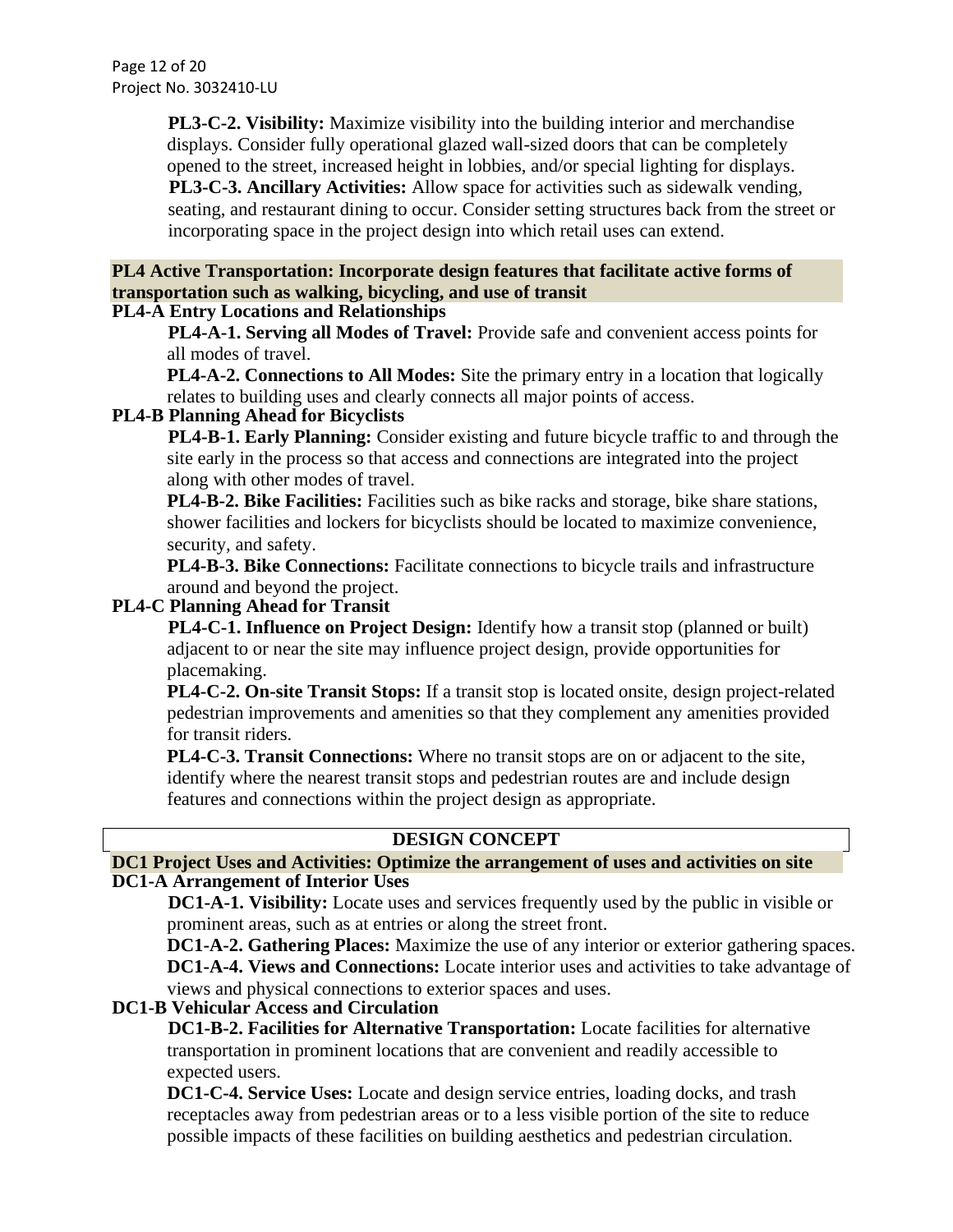# **DC2 Architectural Concept: Develop an architectural concept that will result in a unified and functional design that fits well on the site and within its surrounding**

### **DC2-A Massing**

**DC2-A-1. Site Characteristics and Uses:** Arrange the mass of the building taking into consideration the characteristics of the site and the proposed uses of the building and its open space.

**DC2-A-2. Reducing Perceived Mass:** Use secondary architectural elements to reduce the perceived mass of larger projects.

# **DC2-B Architectural and Facade Composition**

**DC2-B-1. Façade Composition:** Design all building facades—including alleys and visible roofs— considering the composition and architectural expression of the building as a whole. Ensure that all facades are attractive and well-proportioned.

**DC2-B-2. Blank Walls:** Avoid large blank walls along visible façades wherever possible. Where expanses of blank walls, retaining walls, or garage facades are unavoidable, include uses or design treatments at the street level that have human scale and are designed for pedestrians.

# **DC2-C Secondary Architectural Features**

**DC2-C-1. Visual Depth and Interest:** Add depth to facades where appropriate by incorporating balconies, canopies, awnings, decks, or other secondary elements into the façade design.

**DC2-C-2. Dual Purpose Elements:** Consider architectural features that can be dual purpose— adding depth, texture, and scale as well as serving other project functions. **DC2-C-3. Fit with Neighboring Buildings:** Use design elements to achieve a successful

fit between a building and its neighbors.

# **DC2-D Scale and Texture**

**DC2-D-1. Human Scale:** Incorporate architectural features, elements, and details that are of human scale into the building facades, entries, retaining walls, courtyards, and exterior spaces in a manner that is consistent with the overall architectural concept

**DC2-D-2. Texture:** Design the character of the building, as expressed in the form, scale, and materials, to strive for a fine-grained scale, or "texture," particularly at the street level and other areas where pedestrians predominate.

#### **DC2-E Form and Function**

**DC2-E-1. Legibility and Flexibility:** Strive for a balance between building use legibility and flexibility. Design buildings such that their primary functions and uses can be readily determined from the exterior, making the building easy to access and understand. At the same time, design flexibility into the building so that it may remain useful over time even as specific programmatic needs evolve.

## **DC3 Open Space Concept: Integrate open space design with the building design so that they complement each other**

# **DC3-A Building-Open Space Relationship**

**DC3-A-1. Interior/Exterior Fit:** Develop an open space concept in conjunction with the architectural concept to ensure that interior and exterior spaces relate well to each other and support the functions of the development.

# **DC3-B Open Space Uses and Activities**

**DC3-B-1. Meeting User Needs:** Plan the size, uses, activities, and features of each open space to meet the needs of expected users, ensuring each space has a purpose and function.

**DC3-B-2. Matching Uses to Conditions:** Respond to changing environmental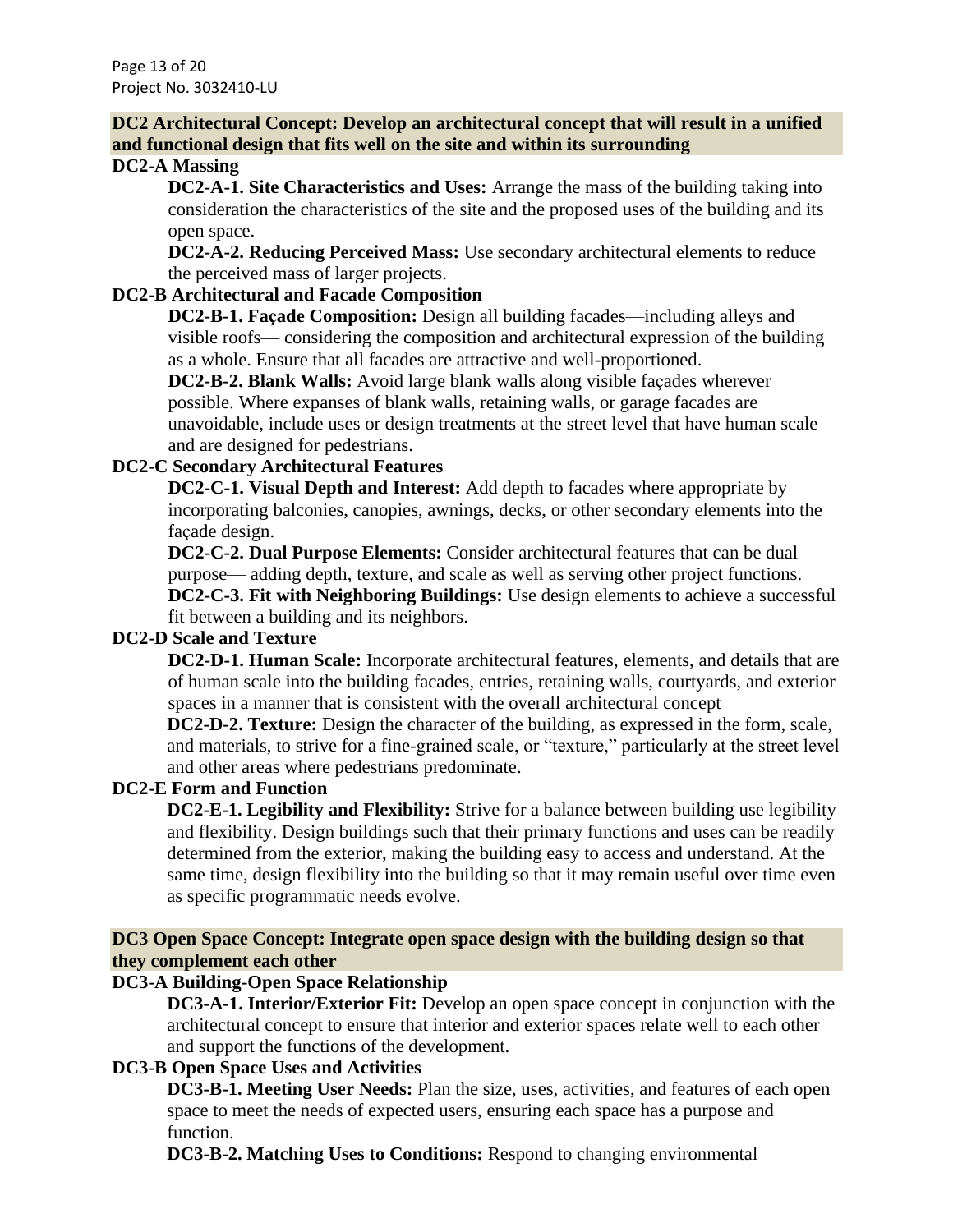Page 14 of 20 Project No. 3032410-LU

> conditions such as seasonal and daily light and weather shifts through open space design and/or programming of open space activities.

**DC3-B-3. Connections to Other Open Space:** Site and design project-related open spaces to connect with, or enhance, the uses and activities of other nearby public open space where appropriate.

**DC3-B-4. Multifamily Open Space:** Design common and private open spaces in multifamily projects for use by all residents to encourage physical activity and social interaction.

### **DC3-C Design**

**DC3-C-2. Amenities/Features:** Create attractive outdoor spaces suited to the uses envisioned for the project.

**DC3-C-3. Support Natural Areas:** Create an open space design that retains and enhances onsite natural areas and connects to natural areas that may exist off-site and may provide habitat for wildlife.

### **DC4 Exterior Elements and Finishes: Use appropriate and high quality elements and finishes for the building and its open spaces**

## **DC4-A Exterior Elements and Finishes**

**DC4-A-1. Exterior Finish Materials:** Building exteriors should be constructed of durable and maintainable materials that are attractive even when viewed up close. Materials that have texture, pattern, or lend themselves to a high quality of detailing are encouraged.

**DC4-A-2. Climate Appropriateness:** Select durable and attractive materials that will age well in Seattle's climate, taking special care to detail corners, edges, and transitions.

# **DC4-B Signage**

**DC4-B-2. Coordination with Project Design:** Develop a signage plan within the context of architectural and open space concepts, and coordinate the details with façade design, lighting, and other project features to complement the project as a whole, in addition to the surrounding context.

### **DC4-C Lighting**

**DC4-C-1. Functions:** Use lighting both to increase site safety in all locations used by pedestrians and to highlight architectural or landscape details and features such as entries, signs, canopies, plantings, and art.

**DC4-C-2. Avoiding Glare:** Design project lighting based upon the uses on and off site, taking care to provide illumination to serve building needs while avoiding off-site night glare and light pollution.

#### **DC4-D Trees, Landscape, and Hardscape Materials**

**DC4-D-1. Choice of Plant Materials:** Reinforce the overall architectural and open space design concepts through the selection of landscape materials.

**DC4-D-2. Hardscape Materials:** Use exterior courtyards, plazas, and other hard surfaced areas as an opportunity to add color, texture, and/or pattern and enliven public areas through the use of distinctive and durable paving materials. Use permeable materials wherever possible.

**DC4-D-3. Long Range Planning:** Select plants that upon maturity will be of appropriate size, scale, and shape to contribute to the site as intended.

**DC4-D-4. Place Making:** Create a landscape design that helps define spaces with significant elements such as trees.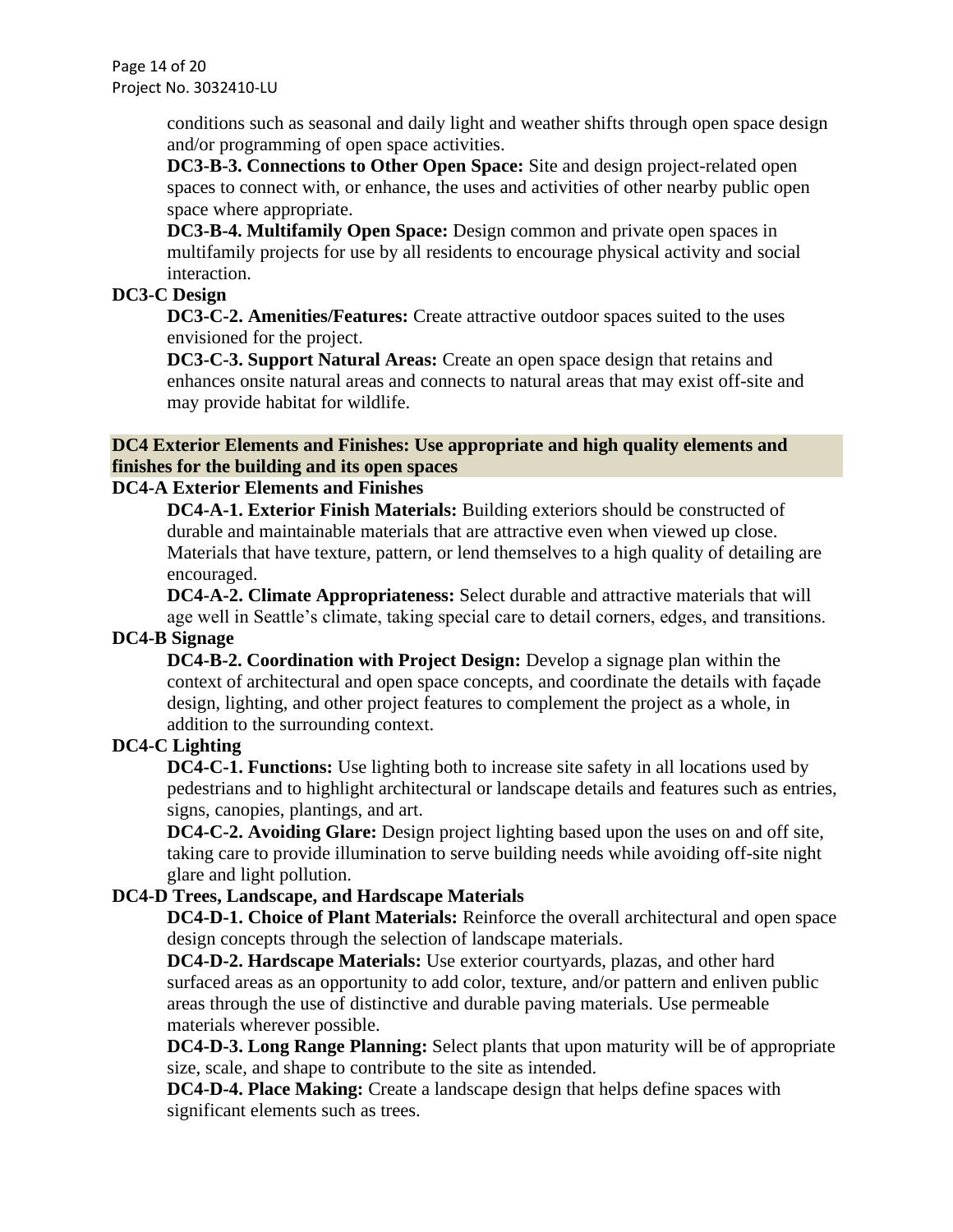Page 15 of 20 Project No. 3032410-LU

## ANALYSIS & DECISION – ADMINISTRATIVE DESIGN REVIEW

Director's Analysis

The design review process prescribed in Section 23.41.016.G of the Seattle Municipal Code describing the content of the SDCI Director's administrative design review decision reads as follows:

1. A decision on an application for a permit subject to administrative design review shall be made by the Director.

2. The Director's design review decision shall be made as part of the overall Master Use Permit decision for the project. The Director's decision shall be based on the extent to which the proposed project meets the guideline priorities and in consideration of public comments on the proposed project.

Subject to the preliminary conditions identified during the recommendation phase of review, the design of the proposed project was found by the SDCI Staff to adequately conform to the applicable Design Guidelines.

Staff identified elements of the Design Guidelines which are critical to the project's overall success. SDCI staff worked with the applicant to update the submitted plans to address the preliminary design review conditions identified during the recommendation phase of review.

Applicant response to the preliminary Design Review Conditions:

1. The applicant responded with a memo dated March 20, 2020 noting that the north façade was updated to include a highlight color at fiber cement panels between windows on building bays per direction from the Recommendation Report.

The applicant shall be responsible for ensuring that all construction documents, details, and specifications are shown and constructed consistent with the approved MUP drawings.

The Director of SDCI finds that the proposal is consistent with the City of Seattle Design Review Guidelines.

#### DIRECTOR'S DECISION

The Director CONDITIONALLY APPROVES the proposed design and the requested departures with conditions listed at the end of this document.

# **II. ANALYSIS – SEPA**

Environmental review resulting in a Threshold Determination is required pursuant to the State Environmental Policy Act (SEPA), WAC 197-11, and the Seattle SEPA Ordinance (Seattle Municipal Code (SMC) Chapter 25.05).

The initial disclosure of the potential impacts from this project was made in the environmental checklist submitted by the applicant dated 8/20/2019 The Seattle Department of Construction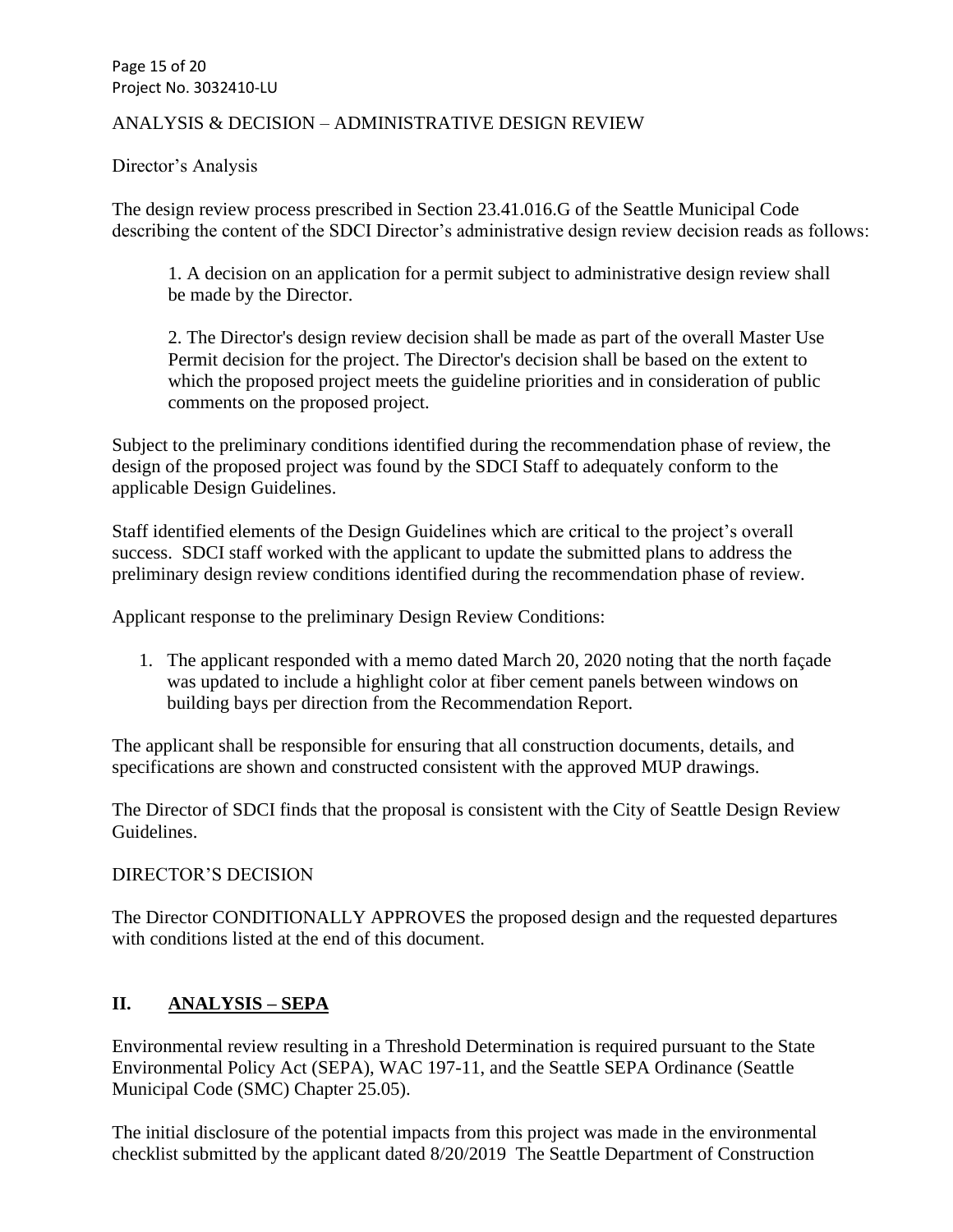Page 16 of 20 Project No. 3032410-LU

and Inspections (SDCI) has annotated the environmental checklist submitted by the project applicant; reviewed the project plans and any additional information in the project file submitted by the applicant or agents; and any pertinent comments which may have been received regarding this proposed action have been considered. The information in the checklist, the supplemental information, and the experience of the lead agency with the review of similar projects form the basis for this analysis and decision.

The SEPA Overview Policy (SMC 25.05.665 D) clarifies the relationship between codes, policies, and environmental review. Specific policies for each element of the environment, and certain neighborhood plans and other policies explicitly referenced may serve as the basis for exercising substantive SEPA authority. The Overview Policy states in part: "*where City regulations have been adopted to address an environmental impact, it shall be presumed that such regulations are adequate to achieve sufficient mitigation*" subject to some limitations.

Under such limitations/circumstances, mitigation can be considered. Thus, a more detailed discussion of some of the impacts is appropriate.

#### Short Term Impacts

Construction activities could result in the following adverse impacts: construction dust and storm water runoff, erosion, emissions from construction machinery and vehicles, increased particulate levels, increased noise levels, occasional disruption of adjacent vehicular and pedestrian traffic, a small increase in traffic and parking impacts due to construction related vehicles, and increases in greenhouse gas emissions. Several construction-related impacts are mitigated by existing City codes and ordinances applicable to the project such as: the Stormwater Code (SMC 22.800-808), the Grading Code (SMC 22.170), the Street Use Ordinance (SMC Title 15), the Seattle Building Code, and the Noise Control Ordinance (SMC 25.08). Puget Sound Clean Air Agency regulations require control of fugitive dust to protect air quality. The following analyzes construction-related noise, air quality, greenhouse gas, construction traffic and parking impacts, mud and dust, environmental health as well as mitigation.

#### *Greenhouse Gas Emissions*

Construction activities including construction worker commutes, truck trips, the operation of construction equipment and machinery, and the manufacture of the construction materials themselves result in increases in carbon dioxide and other greenhouse gas emissions which adversely impact air quality and contribute to climate change and global warming. While these impacts are adverse, no further mitigation is warranted pursuant to SMC 25.05.675.A.

# *Construction Impacts - Parking and Traffic*

Increased trip generation is expected during the proposed demolition, grading, and construction activity. The area is subject to significant traffic congestion during peak travel times on nearby arterials. Large trucks turning onto arterial streets would be expected to further exacerbate the flow of traffic.

Additional parking demand from construction vehicles would be expected to further exacerbate the supply of on-street parking. It is the City's policy to minimize temporary adverse impacts associated with construction activities.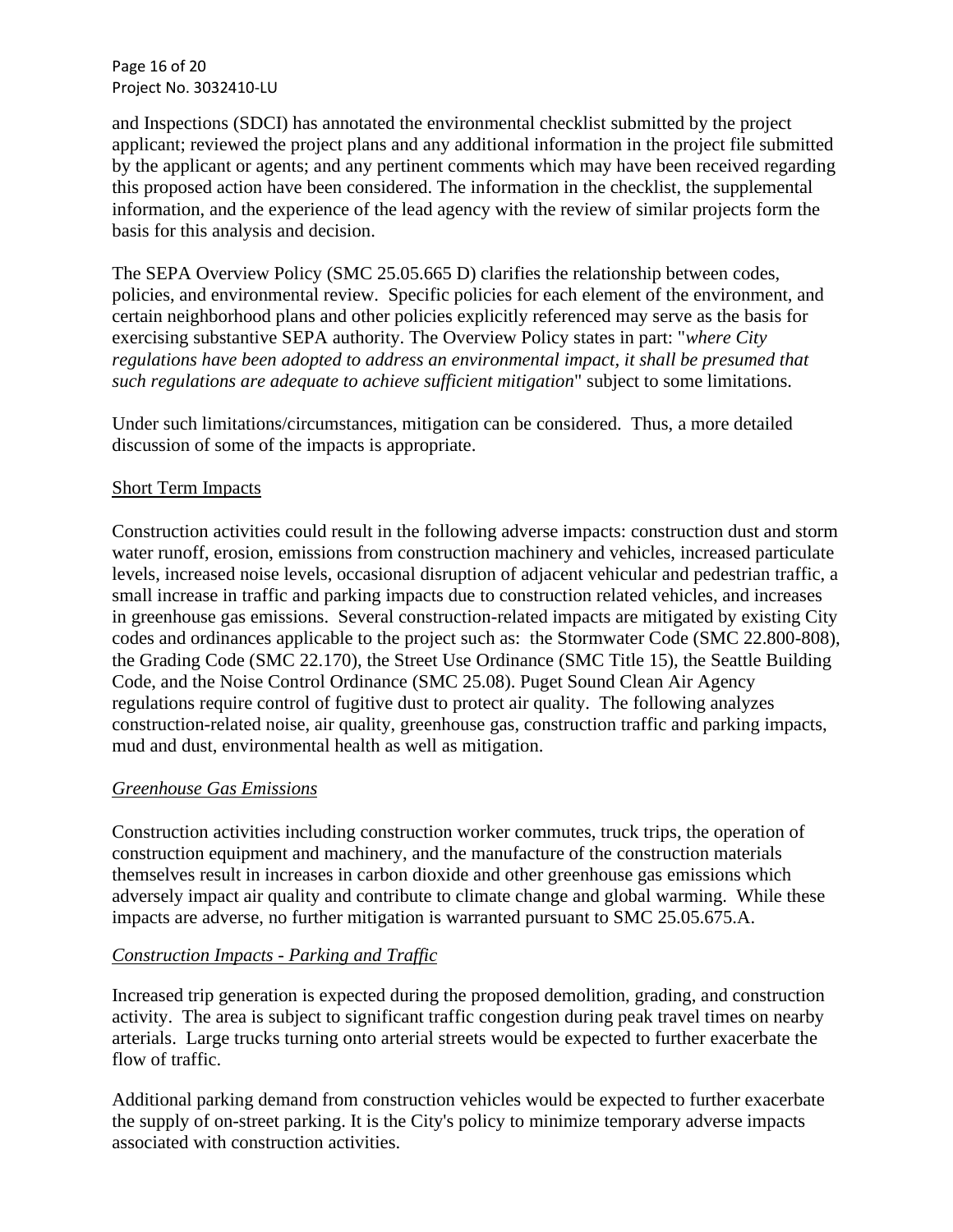Page 17 of 20 Project No. 3032410-LU

However, the amount of excavation and size of construction will result in a small and temporary increase in truck trips and demand for on-street parking. Any closures of the public right-of-way will require review and permitting by Seattle Department of Transportation. Additional mitigation is not warranted per SMC 25.05.675.B.

## *Construction Impacts - Noise*

The project is expected to generate loud noise during demolition, grading and construction. The Seattle Noise Ordinance (SMC 25.08.425) permits increases in permissible sound levels associated with private development construction and equipment between the hours of 7:00 AM and 7:00 PM on weekdays and 9:00 AM and 7:00 PM on weekends and legal holidays in Lowrise zones.

If extended construction hours are necessary due to emergency reasons or construction in the right-of-way, the applicant may seek approval from SDCI through a Noise Variance request. The applicant's environmental checklist does not indicate that extended hours are anticipated.

## *Construction Impacts – Mud and Dust*

Approximately 3,200 cubic yards of material will be excavated and removed from the site, with another 1,000 cubic yards of soil imported. Transported soil is susceptible to being dropped, spilled or leaked onto City streets. The City's Traffic Code (SMC 11.74.150 and .160) provides that material hauled in trucks not be spilled during transport. The City requires that loads be either 1) secured/covered; or 2) a minimum of six inches of "freeboard" (area from level of material to the top of the truck container). The regulation is intended to minimize the amount of spilled material and dust from the truck bed en route to or from a site.

No further conditioning of the impacts associated with these construction impacts of the project is warranted pursuant to SEPA policies (SMC 25.05.675.B).

# *Environmental Health*

The applicant submitted studies regarding existing contamination on site (ATC Group Services, LLC , February 7, 2018 *"Phase I Environmental Site Assessment, Limited Hazardous Materials Survey"* which did not reveal evidence of recognized environmental conditions in connection with the proposed project except the presence of asbestos and limited lead-based paint and the potential for subsurface vapor migration. No underground storage tanks (USTs) were observed on the site, however a pipe was observed protruding out of the ground and its purpose is unknown. The report recommends caution during periods of excavation.

Based on the evaluation of the known or suspected releases of hazardous substances or petroleum products (hazardous gas vapors), some distance from the project site, potential pathways, the historical UST at the east-adjacent property is a potential subsurface vapor migration source and considered to represent a *recognized environmental condition* to the property.

Mitigation of contamination and remediation is in the jurisdiction of Washington State Department of Ecology ("Ecology"), consistent with the City's SEPA relationship to Federal, State and Regional regulations described in SMC 25.05.665.E. This State agency program functions to mitigate risks associated with removal and transport of hazardous and toxic materials, and the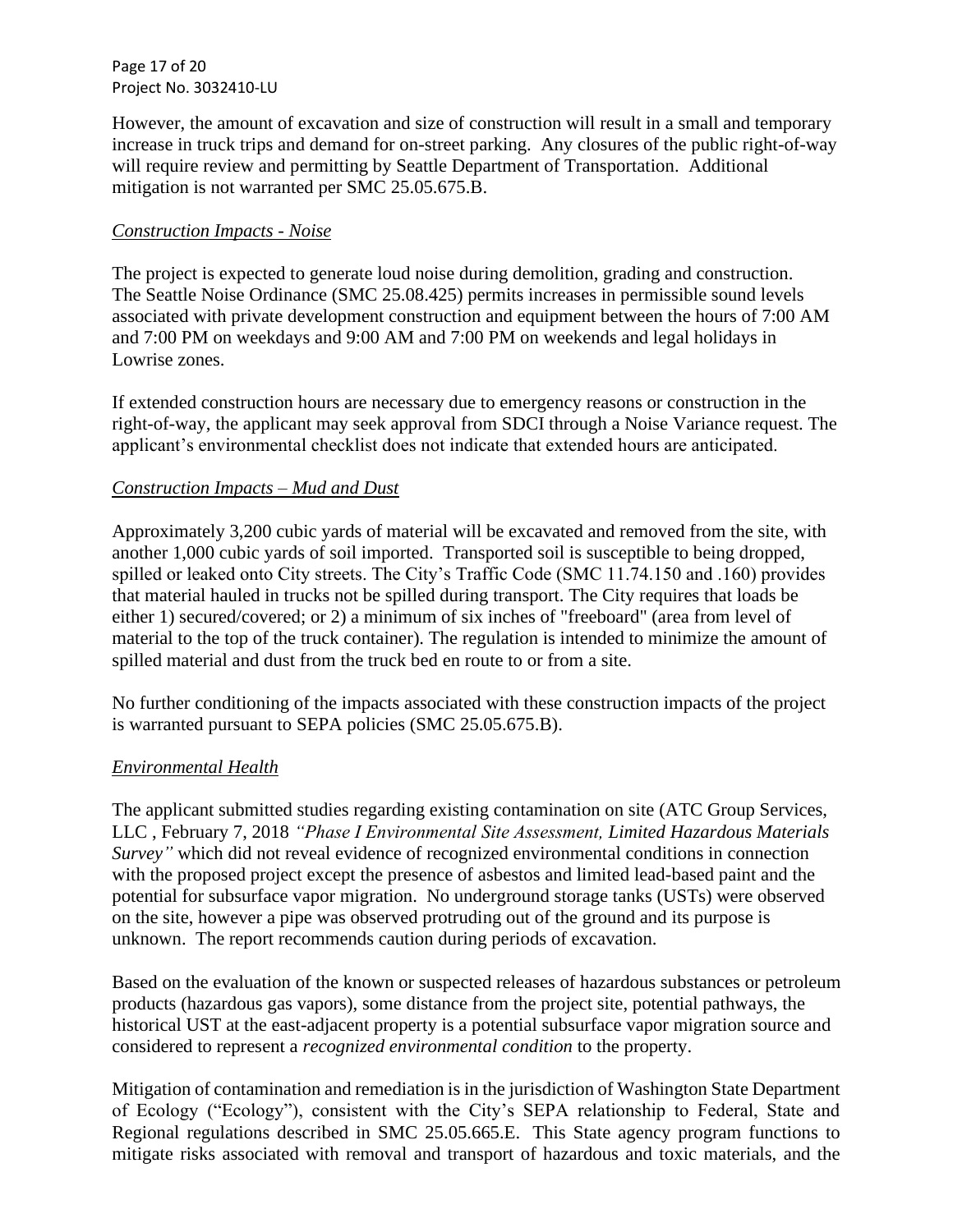Page 18 of 20 Project No. 3032410-LU

agency's regulations provide sufficient impact mitigation for these materials. The City acknowledges that Ecology's jurisdiction and requirements for remediation will mitigate impacts associated with any contamination.

Compliance with Ecology's requirements would be expected to adequately mitigate any adverse environmental impacts from the proposed development and no further mitigation would be warranted for impacts to environmental health per SMC 25.05.675.F.

As asbestos has been identified on the site, it must be removed in accordance with the Puget Sound Clean Air Agency (PSCAA) and City requirements. PSCAA regulations require control of fugitive dust to protect air quality and require permits for removal of asbestos during demolition. The City acknowledges PSCAA's jurisdiction and requirements for remediation will mitigate impacts associated with any contamination. No further mitigation under SEPA Policies 25.05.675.F is warranted for asbestos impacts.

As lead has been identified on the site, there is a potential for impacts to environmental health. Lead is a pollutant regulated by laws administered by the U. S. Environmental Protection Agency (EPA), including the [Toxic Substances Control Act \(TSCA\),](http://www.epa.gov/laws-regulations/summary-toxic-substances-control-act) [Residential Lead-Based Paint Hazard](http://portal.hud.gov/hudportal/documents/huddoc?id=DOC_12360.pdf)  [Reduction Act of 1992](http://portal.hud.gov/hudportal/documents/huddoc?id=DOC_12360.pdf) (Title X), [Clean Air Act \(CAA\),](http://www.epa.gov/laws-regulations/summary-clean-air-act) [Clean Water Act \(CWA\),](http://www.epa.gov/laws-regulations/summary-clean-water-act) [Safe Drinking](http://www.epa.gov/laws-regulations/summary-safe-drinking-water-act)  [Water Act \(SDWA\),](http://www.epa.gov/laws-regulations/summary-safe-drinking-water-act) [Resource Conservation and Recovery Act \(RCRA\),](http://www.epa.gov/laws-regulations/summary-resource-conservation-and-recovery-act) and [Comprehensive](http://www.epa.gov/laws-regulations/summary-comprehensive-environmental-response-compensation-and-liability-act)  [Environmental Response, Compensation, and Liability Act \(CERCLA\)](http://www.epa.gov/laws-regulations/summary-comprehensive-environmental-response-compensation-and-liability-act) among others. The EPA further authorized the Washington State Department of Commerce to administer two regulatory programs in Washington State: the Renovation, Repair and Painting Program (RRP) and the Lead-Based Paint Activities Program (Abatement). These regulations protect the public from hazards of improperly conducted lead-based paint activities and renovations. No further mitigation under SEPA Policies 25.05.675.F is warranted for lead impacts.

#### Long Term Impacts

Long-term or use-related impacts are also anticipated as a result of approval of this proposal including: greenhouse gas emissions; parking, possible increased traffic in the area. Compliance with applicable codes and ordinances is adequate to achieve sufficient mitigation of most longterm impacts and no further conditioning is warranted by SEPA policies. However, greenhouse gas, historic resources, height bulk and scale, parking, plants and animals warrant further analysis.

# *Greenhouse Gas Emissions*

Operational activities, primarily vehicular trips associated with the project's energy consumption, are expected to result in increases in carbon dioxide and other greenhouse gas emissions which adversely impact air quality and contribute to climate change and global warming. While these impacts are adverse, no further mitigation is warranted pursuant to SMC 25.05.675.A.

# *Historic Resources*

The existing structures on site are more than 50 years old. These structures were reviewed for potential to meet historic landmark status. The Department of Neighborhoods reviewed the proposal for compliance with the Landmarks Preservation requirements of SMC 25.12 and indicated the three structures aged 114, 112, and 100 years old are unlikely to qualify for historic landmark status (Landmarks Preservation Board letters, reference number LPB 166/20. Per the Overview policies in SMC 25.05.665.D, the existing City Codes and regulations to mitigate impacts to historic resources are presumed to be sufficient, and no further conditioning is warranted per SMC 25.05.675.H.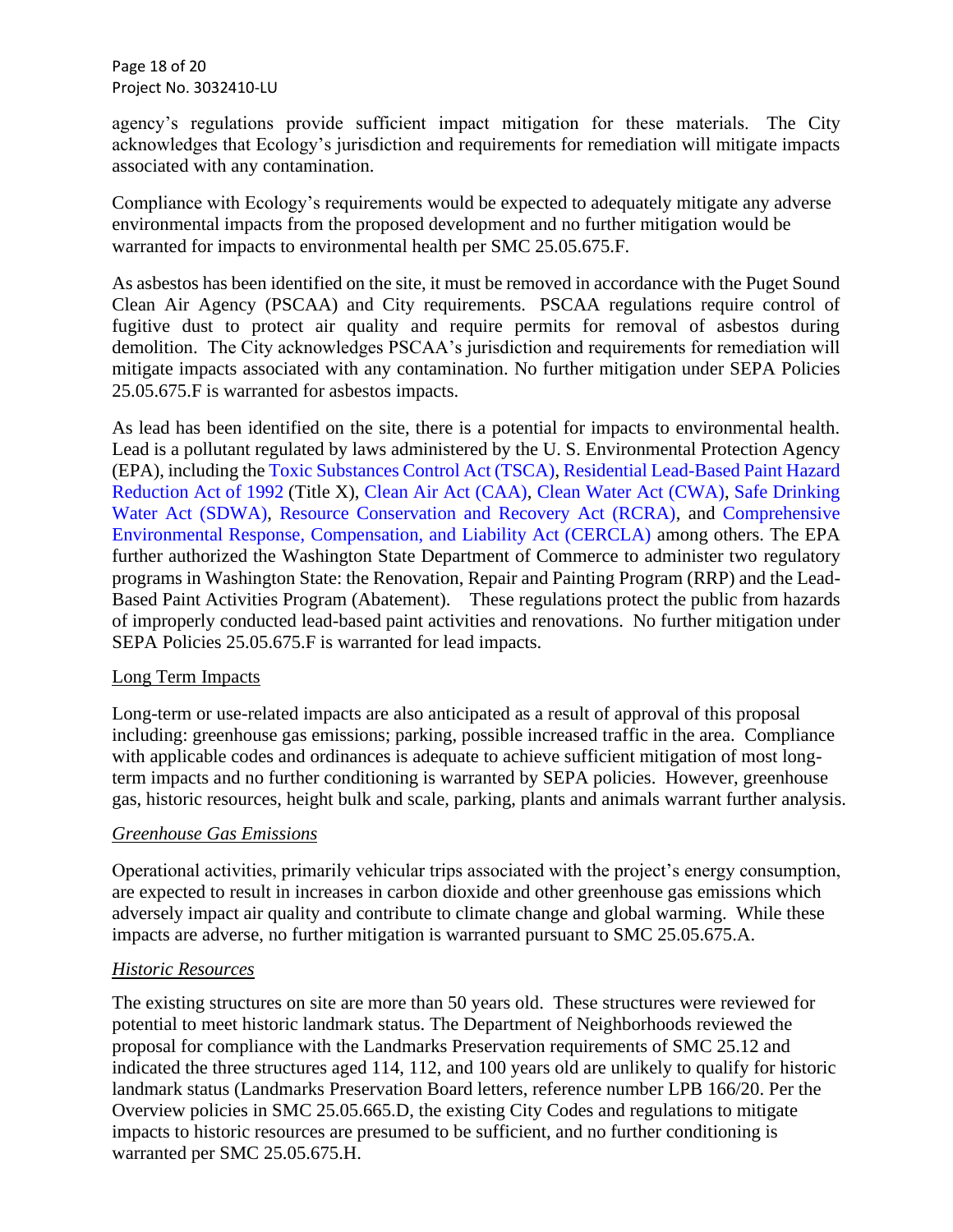Page 19 of 20 Project No. 3032410-LU

#### *Height, Bulk, and Scale*

The proposal has gone through the design review process described in SMC 23.41. Design review considers mitigation for height, bulk and scale through modulation, articulation, landscaping, and façade treatment.

Section 25.05.675.G.2.c of the Seattle SEPA Ordinance provides the following: "The Citywide Design Guidelines (and any Council-approved, neighborhood design guidelines) are intended to mitigate the same adverse height, bulk, and scale impacts addressed in these policies. A project that is approved pursuant to the Design Review Process shall be presumed to comply with these Height, Bulk, and Scale policies. This presumption may be rebutted only by clear and convincing evidence that height, bulk and scale impacts documented through environmental review have not been adequately mitigated. Any additional mitigation imposed by the decision maker pursuant to these height, bulk, and scale policies on projects that have undergone Design Review shall comply with design guidelines applicable to the project."

The height, bulk and scale of the proposed development and relationship to nearby context have been addressed during the Design Review process. Pursuant to the Overview policies in SMC 25.05.665.D, the existing City Codes and regulations to mitigate height, bulk and scale impacts are adequate and additional mitigation is not warranted under SMC 25.05.675.G.

## *Parking and Traffic*

The proposed development includes 44 residential units with no off-street vehicular parking spaces. Approximately 4 external vehicle trips per day are estimated to occur. Trips will be limited to staff arriving/leaving the site. Given the income level of the tenant population, tenants will rely primarily on public transit for transportation. Parking impacts are anticipated to be minimal, therefore, no mitigation is warranted pursuant to SMC 25.05.675.M.

#### *Plants and Animals*

The proposal includes retention of the of a Northern White Cedar an Exceptional Tree located at the center of the northern property line. In order to mitigate impacts to the Exceptional Tree(s) under SMC 25.05.675.N, a condition for a tree preservation plan is warranted as a condition of approval. Tree protection measures will be implemented to maintain the tree's critical root zone while the canopy will be pruned to allow for construction. A new retaining wall will be provided to aid in maintaining the grade around the exceptional tree. The tree preservation plan shown in the May 25, 2019 arborist report will be required on any demolition, excavation, shoring, and construction permit plans.

# **DECISION – SEPA**

This decision was made after review by the responsible official on behalf of the lead agency of a completed environmental checklist and other information on file with the responsible department. This constitutes the Threshold Determination and form. The intent of this declaration is to satisfy the requirement of the State Environmental Policy Act (RCW 43.21.C), including the requirement to inform the public of agency decisions pursuant to SEPA.



Determination of Non-Significance. This proposal has been determined to not have a significant adverse impact upon the environment. An EIS is not required under RCW 43.21.030(2) (c).